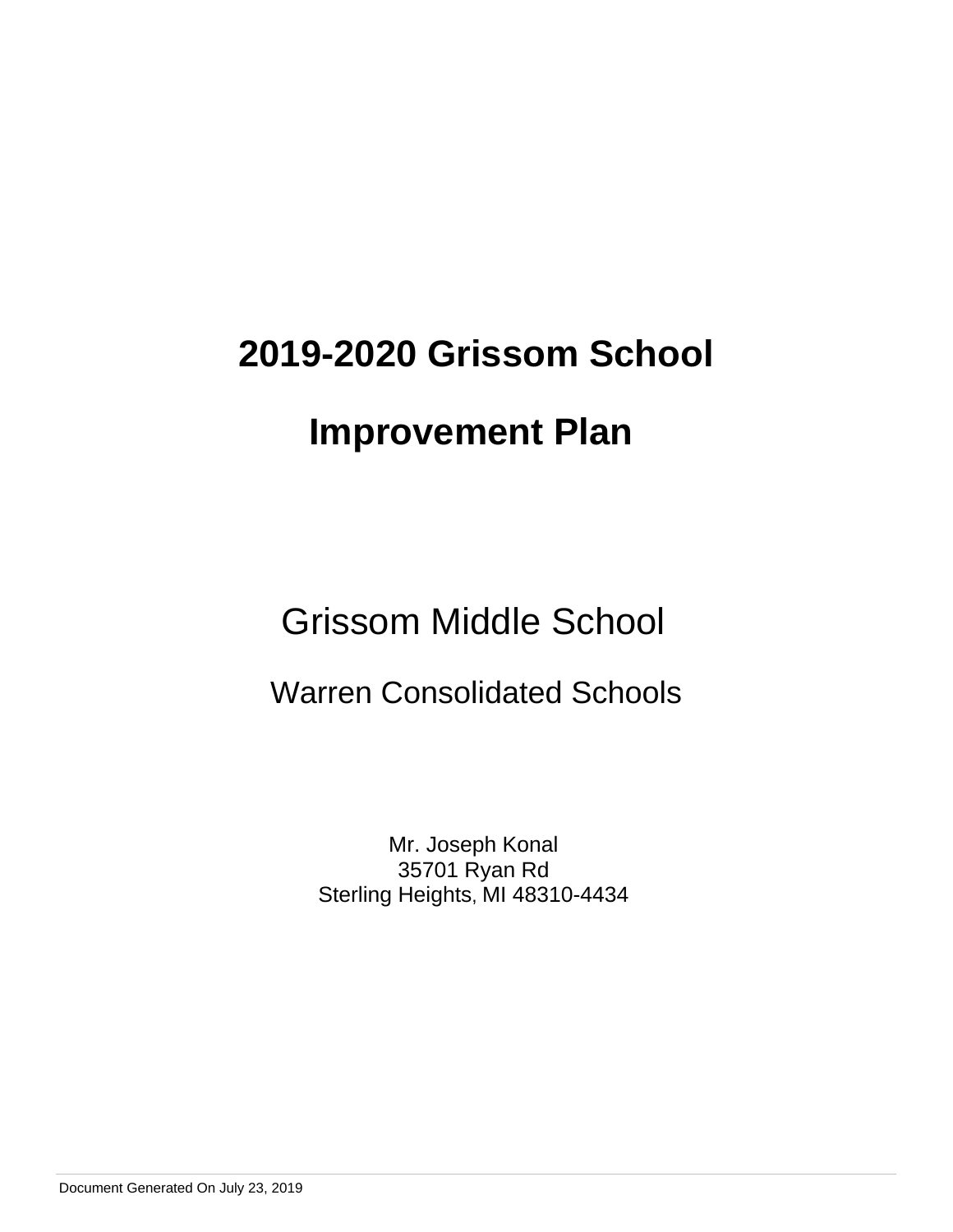## **TABLE OF CONTENTS**

| Goal 3: Promote positive school communities by promoting whole-child development (basic needs, psychological |  |
|--------------------------------------------------------------------------------------------------------------|--|
|                                                                                                              |  |
|                                                                                                              |  |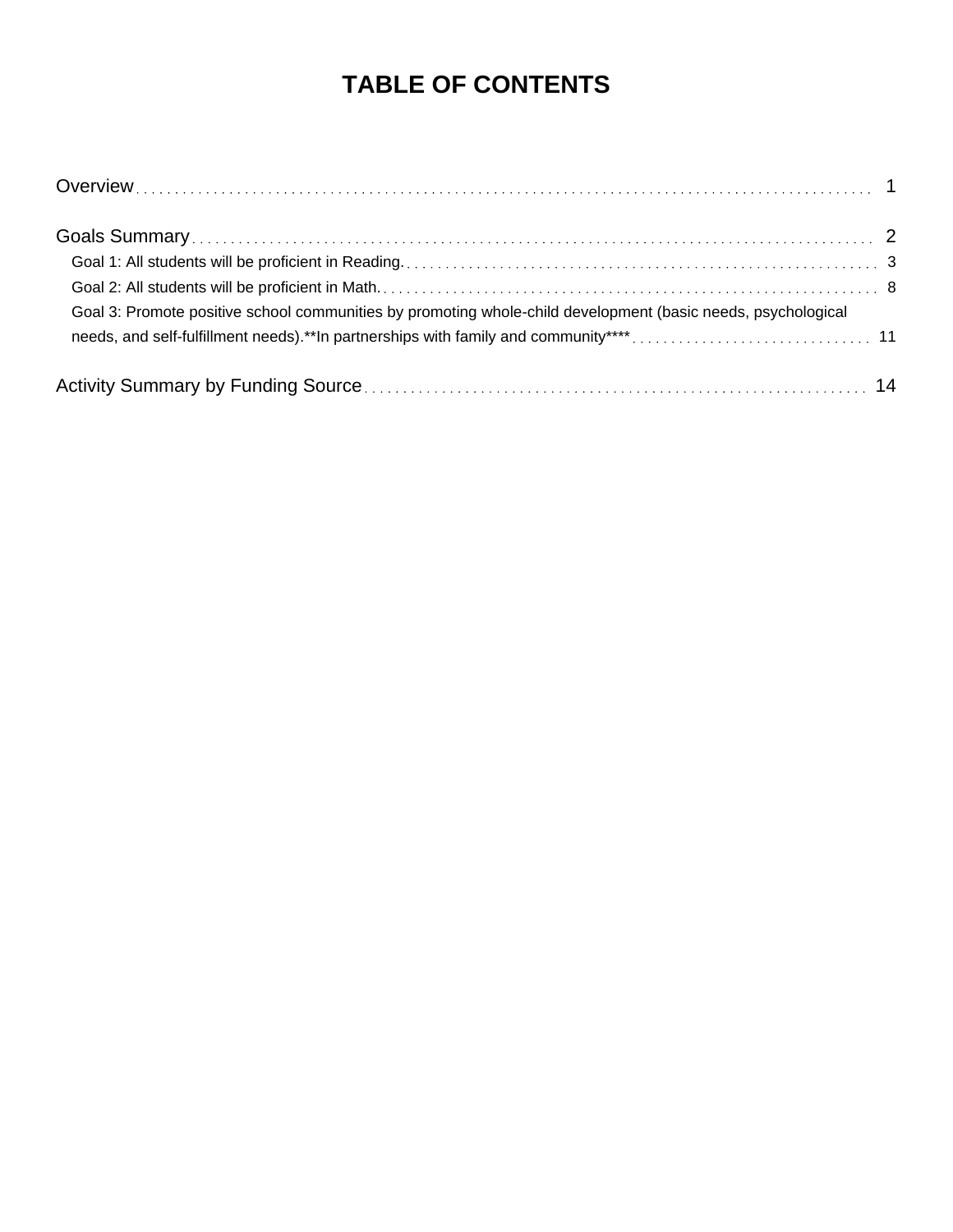Grissom Middle School

### **Overview**

#### **Plan Name**

2019-2020 Grissom School Improvement Plan

#### **Plan Description**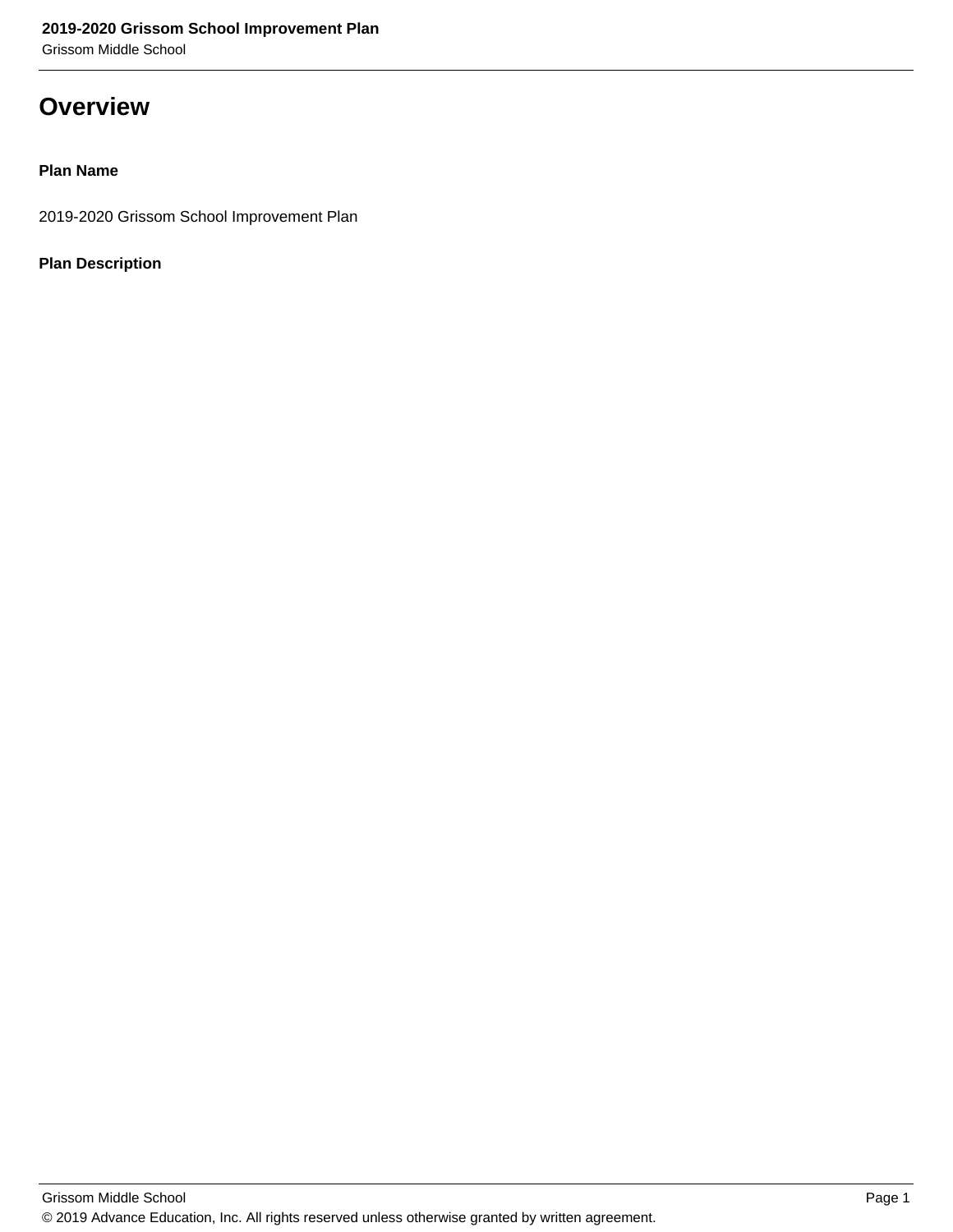## **Goals Summary**

**The following is a summary of the goals encompassed in this plan. The details for each goal are available in the next section.**

| $\vert \#$ | Goal Name                                                                                                                                                                                                                    | Goal Details                                     | Goal Type  | Total Funding |
|------------|------------------------------------------------------------------------------------------------------------------------------------------------------------------------------------------------------------------------------|--------------------------------------------------|------------|---------------|
|            | All students will be proficient in Reading.                                                                                                                                                                                  | Objectives: 1<br>Strategies: 5<br>Activities: 14 | Academic   | \$230550      |
| 2          | All students will be proficient in Math.                                                                                                                                                                                     | Objectives: 1<br>Strategies: 5<br>Activities: 11 | l Academic | \$77200       |
| 3          | Promote positive school communities by promoting Objectives: 1<br>whole-child development (basic needs,<br>psychological needs, and self-fulfillment needs).**In Activities: 6<br>partnerships with family and community**** | Strategies: 2                                    | Academic   | \$2000        |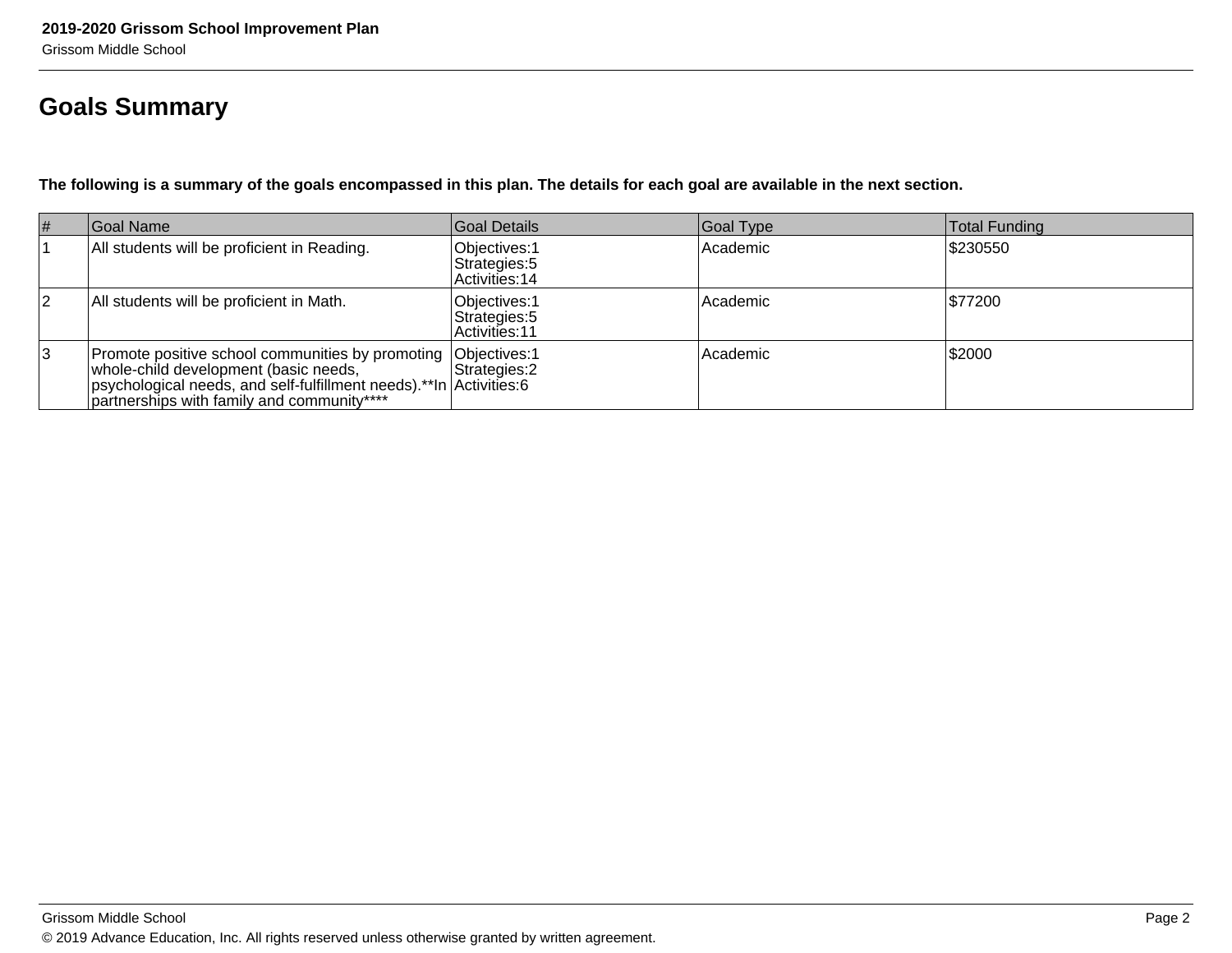### **Goal 1: All students will be proficient in Reading.**

#### **Measurable Objective 1:**

60% of Sixth, Seventh and Eighth grade Black or African-American, Asian, White, Economically Disadvantaged, Gifted and Talented, Hispanic or Latino, Students withDisabilities, English Learners, Two or More Races, American Indian or Alaska Native and Native Hawaiian or Other Pacific Islander students will demonstrate aproficiency in reading comprehension in English Language Arts by 06/01/2024 as measured by state assessments.

#### **Strategy 1:**

Tier 2 Academic Vocabulary - All teachers will incorporate instruction in Tier 2 Academic Vocabulary into their instructional plans. Staff will work in collaboration with grade/content level peers to establish common vocabulary terms based upon each unit of study. Teachers will administer pre and post tests to diagnose needs andmonitor student progress in their understanding of the key terms.

Category: English/Language Arts

Research Cited: Jan Richardson and Robert Marzano

| Activity - Implementation of Tier 2 Vocabulary                                                                                                                                                                                                                                                                                                                                                                                                                                                   | Activity<br><b>Type</b>                                 | lTier. | Phase     | Begin Date End Date     | Resource<br>Assigned | Source Of<br>Funding     | Staff<br>Responsibl                           |
|--------------------------------------------------------------------------------------------------------------------------------------------------------------------------------------------------------------------------------------------------------------------------------------------------------------------------------------------------------------------------------------------------------------------------------------------------------------------------------------------------|---------------------------------------------------------|--------|-----------|-------------------------|----------------------|--------------------------|-----------------------------------------------|
| Staff will collaborate as a professional learning community to<br>research and create building-level common assessments to<br>drive instruction and monitor the effectiveness of the Academic Direct<br>Vocabulary strategy. Content area teachers will utilize the<br>words through their classes on a unit basis. Teachers will<br>discuss how to implement in the classroom and schedule for<br>the unit session. Teachers will develop and administer their<br>own pre and post assessments. | Professiona Tier 1<br>I Learning,<br><b>Instruction</b> |        | Implement | 09/01/2019 06/11/2020 0 |                      | <b>IGeneral</b><br>IFund | IAII<br>linstructiona<br>I staff<br>Imembers. |
| .                                                                                                                                                                                                                                                                                                                                                                                                                                                                                                | $\mathbf{A}$ and $\mathbf{A}$                           |        |           |                         |                      |                          | $\sim$ $\sim$ $\sim$                          |

| Activity - Monitor Implementation of Academic Vocabulary | Activity<br>'Type | 'Tier | <b>Phase</b> | Begin Date   End Date | Resource<br><b>IAssianed</b> | <b>Source Of</b><br><b>Funding</b> | <b>Staff</b><br><b>Responsibl</b> |
|----------------------------------------------------------|-------------------|-------|--------------|-----------------------|------------------------------|------------------------------------|-----------------------------------|
|                                                          |                   |       |              |                       |                              |                                    |                                   |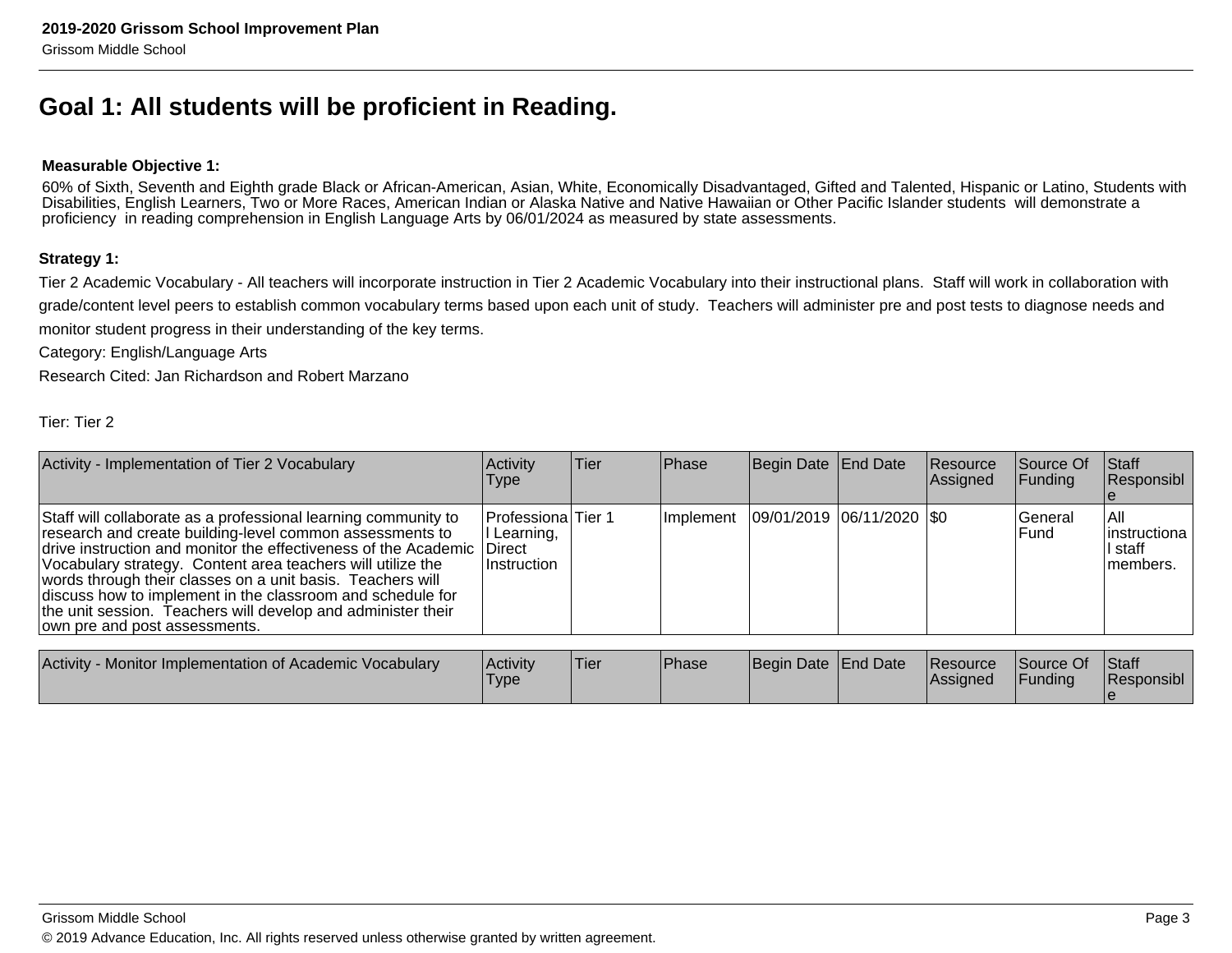Grissom Middle School

| Through the Unified Classroom, teachers will record their pre<br>Monitor<br>and post test data per unit of study. | Tier 1 |  |  | 09/03/2019 06/11/2020 \$0 |  | Required | No Funding Administrati<br>on is<br>responsible<br>for walk<br>through<br>land<br> program<br>fidelity<br>$ {\rm checks} $<br>SI team<br>members<br>will monitor<br>data<br>implementa<br>tion and<br>analysis<br><b>PLC</b> team<br>members<br>will self<br>monitor<br>implemetati<br>lon |
|-------------------------------------------------------------------------------------------------------------------|--------|--|--|---------------------------|--|----------|--------------------------------------------------------------------------------------------------------------------------------------------------------------------------------------------------------------------------------------------------------------------------------------------|
|-------------------------------------------------------------------------------------------------------------------|--------|--|--|---------------------------|--|----------|--------------------------------------------------------------------------------------------------------------------------------------------------------------------------------------------------------------------------------------------------------------------------------------------|

#### **Strategy 2:**

Tier 1 Balanced Literacy - English Language Arts Teachers will use Balanced Literacy in their classes for comprehensive reading instruction.

The components of Balanced Literacy are: Independent Reading, Shared Reading, and Guided Reading, and Read Aloud. Teachers will model good reading through the Read Aloud and practice good reading with the students during Shared Reading Activities. In addition, teachers will group students according to their reading levelsas determined by their DRP, DRA and NWEA scores. Teachers will reinforce reading strategies by using narrative and expository text with the reading groups.Teachers will monitor the students progress by the use of fall and spring DRA scores.

Category: English/Language Arts

Research Cited: Lucy McCormick Calkins, the visionary founding director of Teachers College Reading and Writing Project. Begun in 1981 has researched and trainedteachers in Readers' and Writer's Workshop and accepted as an expert in the area. Fountas and Pinnell have written extensively about the effectiveness of guidedreading on improvement of reading comprehension and reading scores.

Fountas, I.C., & Pinnell, G.S. (1996) Guided reading: Good first teaching for all children. Portsmouth, NH: Heinemann.

Fountas, I.C., & Pinnell, G.S. (2006) Teaching for comprehending and fluency: Thinking, talking, and writing about reading, K-8. Portsmouth, NH: Heinmemann.Tier: Tier 1

| Activity - Balanced Literacy Training                                                                                                                                                                               | <b>Activity</b><br><b>Type</b>    | Tier | Phase | Begin Date End Date |                                     | Resource<br>Assigned | <b>Source Of</b><br><b>IFunding</b> | <b>Staff</b><br>Responsibl                                          |
|---------------------------------------------------------------------------------------------------------------------------------------------------------------------------------------------------------------------|-----------------------------------|------|-------|---------------------|-------------------------------------|----------------------|-------------------------------------|---------------------------------------------------------------------|
| Staff will collaborate as a professional learning community to<br>research and create building-level common assessments to<br>drive instruction and monitor the effectiveness of the Balanced<br>Literacy strategy. | Professiona Tier 1<br>II Learning |      |       |                     | Implement 09/03/2019 06/11/2020 \$0 |                      | l General<br><b>IFund</b>           | l All<br>linstructiona<br>II staff. with<br>linput from<br>the CITS |

#### Grissom Middle School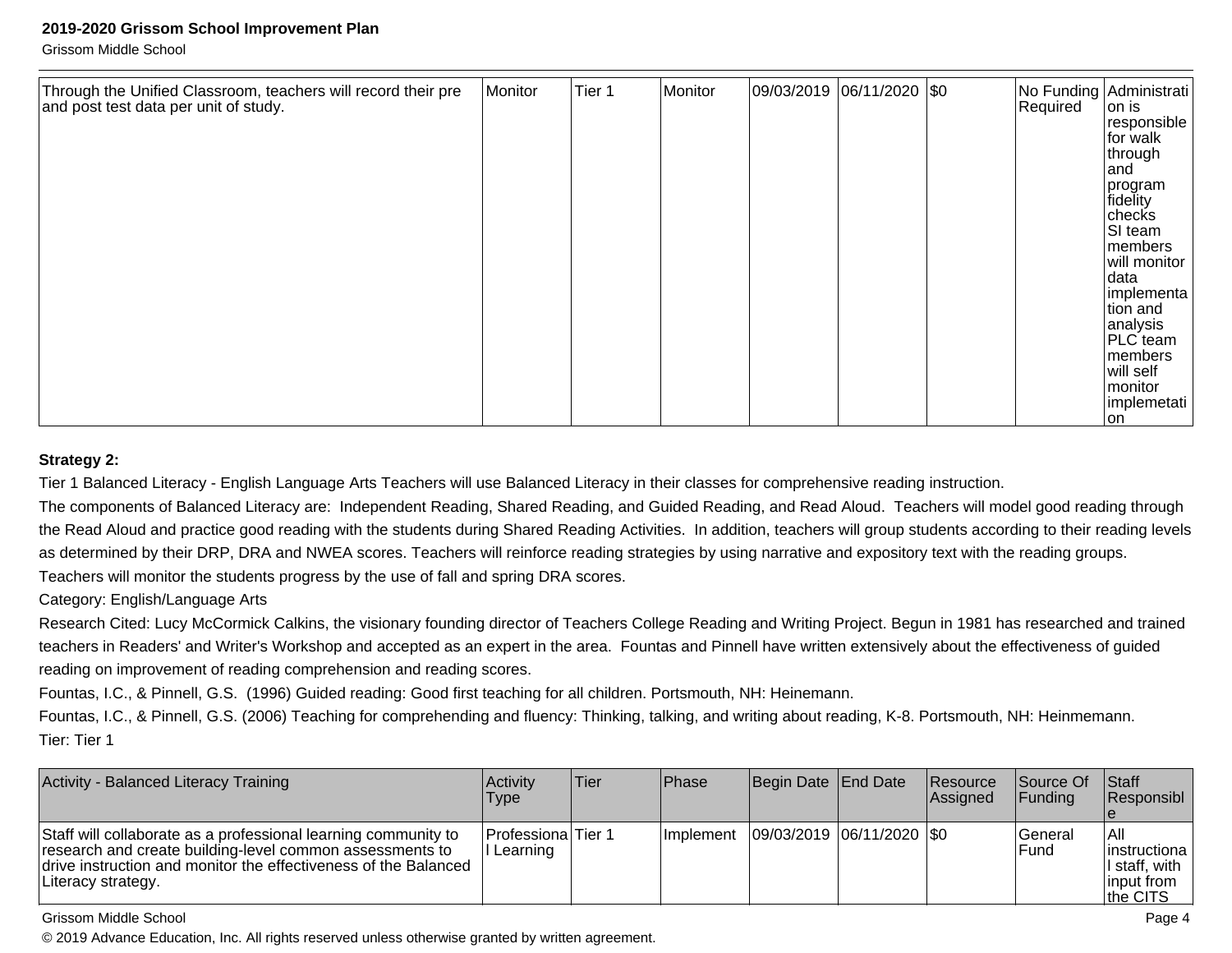Grissom Middle School

| Activity - Monitor and Evaluate Implementation of Balanced<br>Literacy                                                                         | Activity<br>Type | Tier   | Phase   | Begin Date End Date       | <b>Resource</b><br>Assigned | <b>Source Of</b><br><b>IFundina</b> | <b>Staff</b><br><b>Responsibl</b>       |
|------------------------------------------------------------------------------------------------------------------------------------------------|------------------|--------|---------|---------------------------|-----------------------------|-------------------------------------|-----------------------------------------|
| Administration and staff will monitor and evaluate the<br>implementation of the Balanced Literacy using observation,<br>DRA and NWEA progress. | Monitor          | Tier 1 | Monitor | 09/03/2019 06/11/2020 \$0 |                             | <b>IRequired</b>                    | No Funding Administrati<br>on and staff |

#### **Strategy 3:**

Tier 3 ELA Builder Course - Teachers will give additional instruction to students who show significant lack of proficiency in reading and language arts. The instructionalmodels will include the Adolescent Critical Reading Intervention (ACRI) for students who need work in the area of reading comprehension and Corrective Readingdirect instruction for those students struggling with fluency and word identification skills. Teachers will monitor the students closely, using pre and post assessments; QRI for ACRI and Corrective Reading inventory for Corrective Reading classes. The course is a semester long course.

#### Category: Learning Support Systems

Research Cited: ACRI is a state-wide adolescent literacy intervention based on fifty years of state-of-the-art literacy research, created and studied by Dr. Sharon Russell through the University of Maryland and the University of Michigan. Designed to bring upper-elementary, middle, and high -school struggling readers to grade level quickly, ACRI focuses on academic literacy and critical thinking with text.

Macomb County data continues to show the majority of students have 2 or more years of growth on the Qualitative Reading Inventory assessment after 20 weeks of ACRI programming.

Corrective Reading research - ANGELA M. PRZYCHODZIN-HAVIS, NANCY E. MARCHAND-MARTELLA, and RONALD C.MARTELLA, Eastern Washington University; DARCY A. MILLER, Washington State University; LISA WARNER, BETHANY LEONARD, and SUSAN CHAPMAN,Eastern Washington University

"The overall results showed that 26 of the 28 studies (92.8%) found positive results for students who were taught using Corrective reading,"

Tier: Tier 3

| Activity - Adolescent Critical Reading Intervention                                                                                                                                       | Activity<br>Type    | lTier. | <b>Phase</b>  | Begin Date End Date           | <b>Resource</b><br><b>Assigned</b> | Source Of<br><b>IFundina</b>   | Staff<br><b>Responsibl</b> |
|-------------------------------------------------------------------------------------------------------------------------------------------------------------------------------------------|---------------------|--------|---------------|-------------------------------|------------------------------------|--------------------------------|----------------------------|
| Students enrolled in the ELA Builder course who demonstrate<br>difficulty primarily with comprehension will engage in a 20 week Instruction<br>course, using he ACRI instructional model. | Direct              | Tier 3 | l Implement   | 09/03/2019 06/11/2020 \$20000 |                                    | Title .<br>Schoolwide Iteacher | <b>ELA Builder</b>         |
|                                                                                                                                                                                           |                     |        |               |                               |                                    |                                |                            |
| Activity - ACRI Training                                                                                                                                                                  | l A <i>r</i> tivitv | lTi≏r  | <b>IPhase</b> | <b>IRegin Date IFnd Date</b>  | <b>RASOUTCA</b>                    | <b>Source Of Staff</b>         |                            |

| <b>Activity - ACRI Training</b> | Activity<br>'Type | <b>Tier</b> | <b>IPhase</b> | Begin Date End Date |  | Resource<br><b>IAssianed</b> | Source Of<br><b>IFunding</b> | <b>Staff</b><br>Responsibl |
|---------------------------------|-------------------|-------------|---------------|---------------------|--|------------------------------|------------------------------|----------------------------|
|---------------------------------|-------------------|-------------|---------------|---------------------|--|------------------------------|------------------------------|----------------------------|

#### Grissom Middle School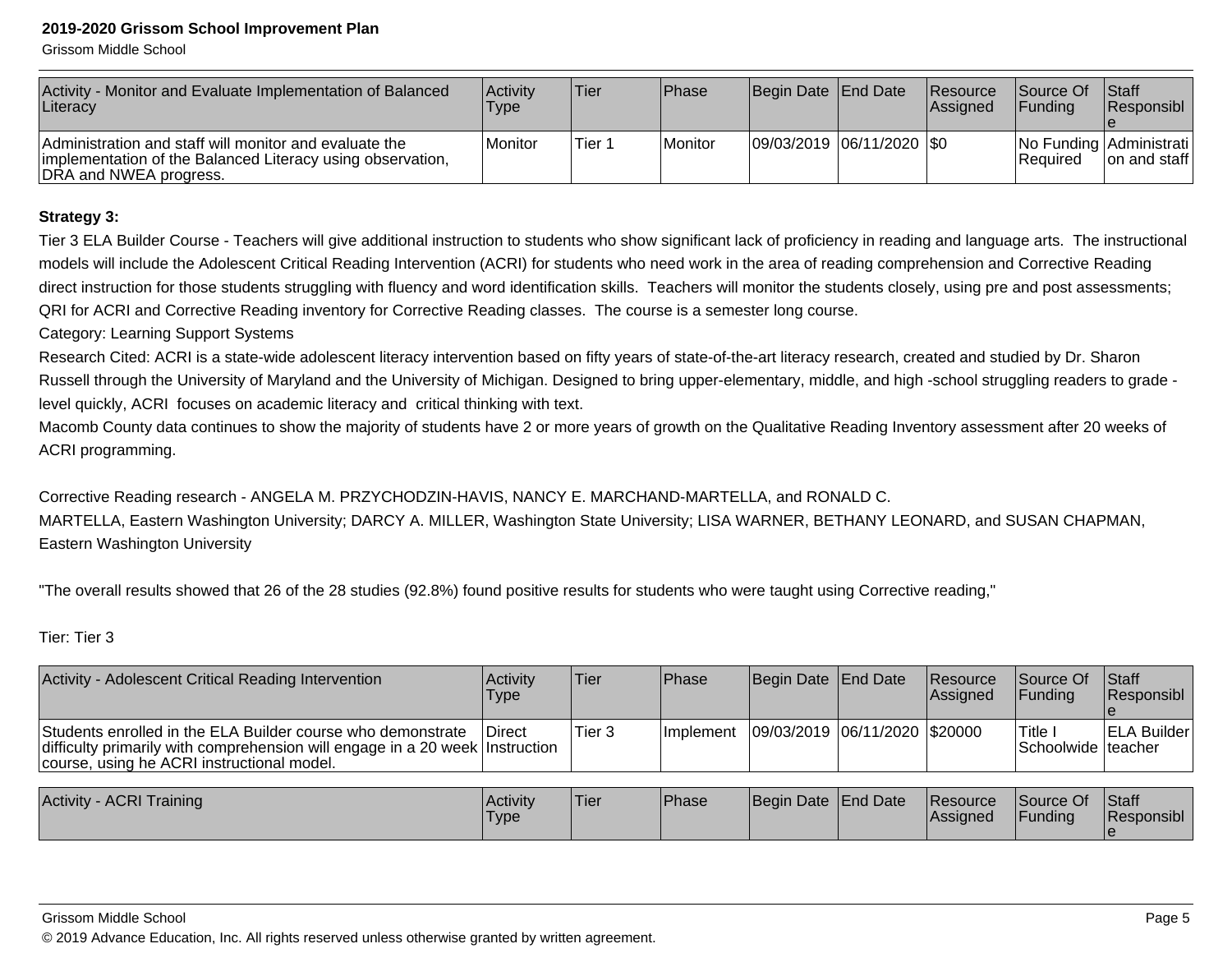Grissom Middle School

| Learning                |                   | Implement                                                |                   |                          | \$3000                                                                                                   | Title I              | <b>ELA Builder</b><br>admnistrato<br>rs                                                                                         |
|-------------------------|-------------------|----------------------------------------------------------|-------------------|--------------------------|----------------------------------------------------------------------------------------------------------|----------------------|---------------------------------------------------------------------------------------------------------------------------------|
|                         |                   |                                                          |                   |                          |                                                                                                          |                      |                                                                                                                                 |
| Activity<br><b>Type</b> | Tier              |                                                          | <b>Begin Date</b> |                          | Resource<br>Assigned                                                                                     | Source Of<br>Funding | Staff<br>Responsibl                                                                                                             |
| Monitor                 | Tier <sub>3</sub> | Monitor                                                  | 09/03/2019        |                          | \$400                                                                                                    | Title I              | <b>ELA Builder</b>                                                                                                              |
|                         |                   |                                                          |                   |                          |                                                                                                          |                      |                                                                                                                                 |
| <b>Type</b>             |                   |                                                          |                   |                          | Assigned                                                                                                 | Funding              | <b>Staff</b><br>Responsibl                                                                                                      |
| Direct<br>Instruction   | Tier <sub>3</sub> | Implement                                                | 09/03/2019        |                          | \$90000                                                                                                  | Title I              | <b>ELA Builder</b>                                                                                                              |
|                         |                   |                                                          |                   |                          |                                                                                                          |                      |                                                                                                                                 |
| Activity<br><b>Type</b> |                   | Phase                                                    | Begin Date        | <b>End Date</b>          | Resource<br>Assigned                                                                                     | Source Of<br>Funding | Staff<br>Responsibl                                                                                                             |
| I Learning              |                   | Implement                                                | 09/03/2019        |                          | \$650                                                                                                    | Title I              | <b>ELA Builder</b>                                                                                                              |
|                         |                   |                                                          |                   |                          |                                                                                                          |                      |                                                                                                                                 |
| Activity<br><b>Type</b> | Tier              | Phase                                                    | Begin Date        | <b>End Date</b>          | Resource<br>Assigned                                                                                     | Source Of<br>Funding | <b>Staff</b><br>Responsibl                                                                                                      |
| Materials               | Tier <sub>3</sub> | Implement                                                | 09/03/2019        |                          | \$4500                                                                                                   | Title I              | <b>ELA Builder</b><br>administrat<br>or                                                                                         |
|                         | Activity          | ProfessionalTier 3<br>Tier<br>Tier<br>ProfessionalTier 3 | Phase<br>Phase    | 09/03/2019<br>Begin Date | 06/11/2020<br><b>End Date</b><br>06/11/2020<br><b>End Date</b><br>06/11/2020<br>06/11/2020<br>06/11/2020 | Resource             | Schoolwide   teachers,<br>Schoolwide Teachers<br>Source Of<br>Schoolwide Teacher<br>Schoolwide teacher<br>Schoolwide   teacher, |

#### **Strategy 4:**

Reading and Writing Across the Curriculum - Teachers will instruct students in the explicit reading and writing strategies for and across the curriculum.

#### Category: Other - All Core Classes

Research Cited: There is extensive research on the impact of explicit instruction of strategies in both reading and writing. This research has been ongoing for decades and includes: Morrow, L.M & Gambrell, L.B. (2000) Literature-Based Reading Instruction. In M.L. Kamil, P.B. Mosenthal, P.D. Pearson, & R. Barr (Eds.), Handbook ofreading research (Vol. III, p.p. 563-586. National Reading Panel (2000a). Teaching children to read: an evidence-based assessment of the scientific researchliterature on reading and its implications for reading instruction (National Institute of Health Pub. No. 00-4769).

#### Grissom Middle School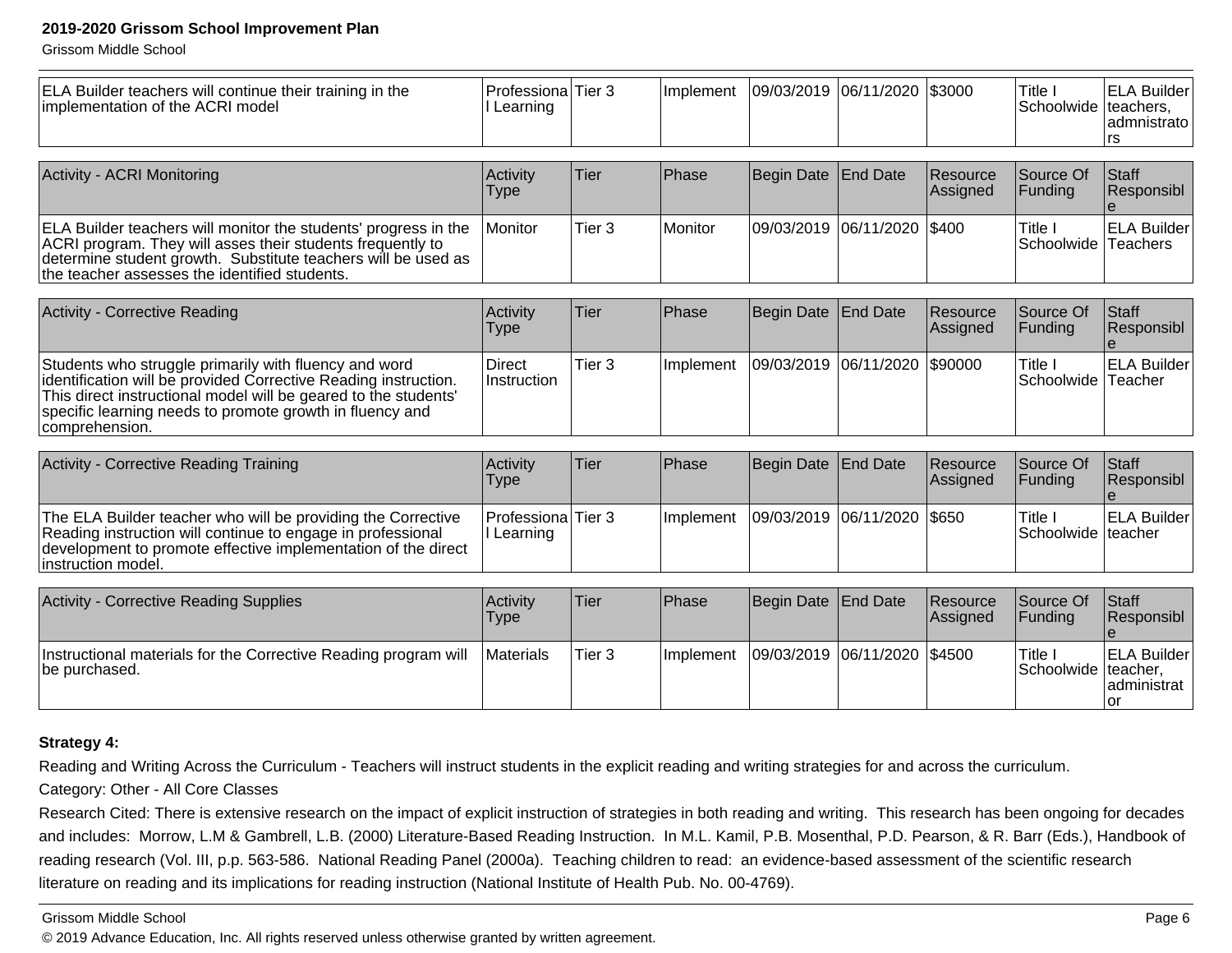Grissom Middle School

Tier: Tier 1

| Activity - Tier 1 Reading and Writing Across the Curriculum                                                                                                                            | <b>Activity</b><br>Type                                     | Tier | <b>IPhase</b>     | Begin Date End Date            | <b>Resource</b><br><b>Assianed</b> | <b>Source Of</b><br><b>IFundina</b> | <b>Staff</b><br><b>Responsibl</b>              |
|----------------------------------------------------------------------------------------------------------------------------------------------------------------------------------------|-------------------------------------------------------------|------|-------------------|--------------------------------|------------------------------------|-------------------------------------|------------------------------------------------|
| Staff will collaborate as a Professional Learning Community to<br>engage in the training of text structures and effective writing<br>practices to incorporate in all curricular areas. | Professiona Tier 1<br>I Learning,<br>Direct<br>∣Instruction |      | <b>Ilmplement</b> | 09/03/2019  06/11/2020  \$1000 |                                    | Title                               | IAII<br>Schoolwide   instructiona  <br>l staff |

#### **Strategy 5:**

Multi-Tier System of Support Process - Staff will develop, implement, monitor, and evaluate the impact of Multi-Tier System of Support Process and the delivery of Tier2 and 3 interventions on students' behavioral and academic success.

Category: English/Language Arts

Research Cited: Maccini, P., Gagnon, J.C., Mulcahy, C.A., & Leon, P.E. (2006). Journal of Correctional Education, 57(3), 210-229

| Activity - MTSS Implementation                                                                                                         | <b>Activity</b><br>Type                                                        | Tier | Phase      | Begin Date End Date         | Resource<br><b>Assigned</b> | <b>Source Of</b><br><b>IFunding</b> | <b>Staff</b><br><b>Responsibl</b>               |
|----------------------------------------------------------------------------------------------------------------------------------------|--------------------------------------------------------------------------------|------|------------|-----------------------------|-----------------------------|-------------------------------------|-------------------------------------------------|
| Staff will participate in professional learning to strengthen the<br>implementation of supplemental instruction and MTSS<br>processes. | <b>Professiona</b> Tier 2<br>Learning,<br>I Implementa l<br>tion.<br>l Monitor |      | Ilmplement | 09/03/2019  06/11/2020  \$0 |                             | Title i                             | IAII<br>Schoolwide   Instructiona  <br>II Staff |

| Activity - MTSS Instructio                                                                                                                                                                                                                                                             | Activity<br><b>Type</b>             | Tier              | <b>IPhase</b>     | Begin Date End Date              | Resource<br>Assigned | Source Of<br><b>IFundina</b>       | <b>Staff</b><br>Responsibl |
|----------------------------------------------------------------------------------------------------------------------------------------------------------------------------------------------------------------------------------------------------------------------------------------|-------------------------------------|-------------------|-------------------|----------------------------------|----------------------|------------------------------------|----------------------------|
| Supplemental Instruction – Title 1 teachers and<br>paraprofessionals will provide additional individualized<br>instruction to identified students in order to strengthen skills in<br>which students have demonstrated deficits according to<br>MSTEP, NWEA and classroom assessments. | <b>Direct</b><br><b>Instruction</b> | Tier <sub>3</sub> | <b>Ilmplement</b> | 09/03/2019  06/11/2020  \$110000 |                      | <sup>I</sup> Title I<br>Schoolwide | Title 1 Staff              |

| Activity - MTSS Process, Monitor and Evaluate | <b>Activity</b><br>'Type | 'Tier | <sup>I</sup> Phase | Begin Date End Date | <b>Resource</b><br><b>IAssigned</b> | Source Of<br><b>IFunding</b> | <b>Staff</b><br><b>Responsibl</b> |
|-----------------------------------------------|--------------------------|-------|--------------------|---------------------|-------------------------------------|------------------------------|-----------------------------------|
|                                               |                          |       |                    |                     |                                     |                              |                                   |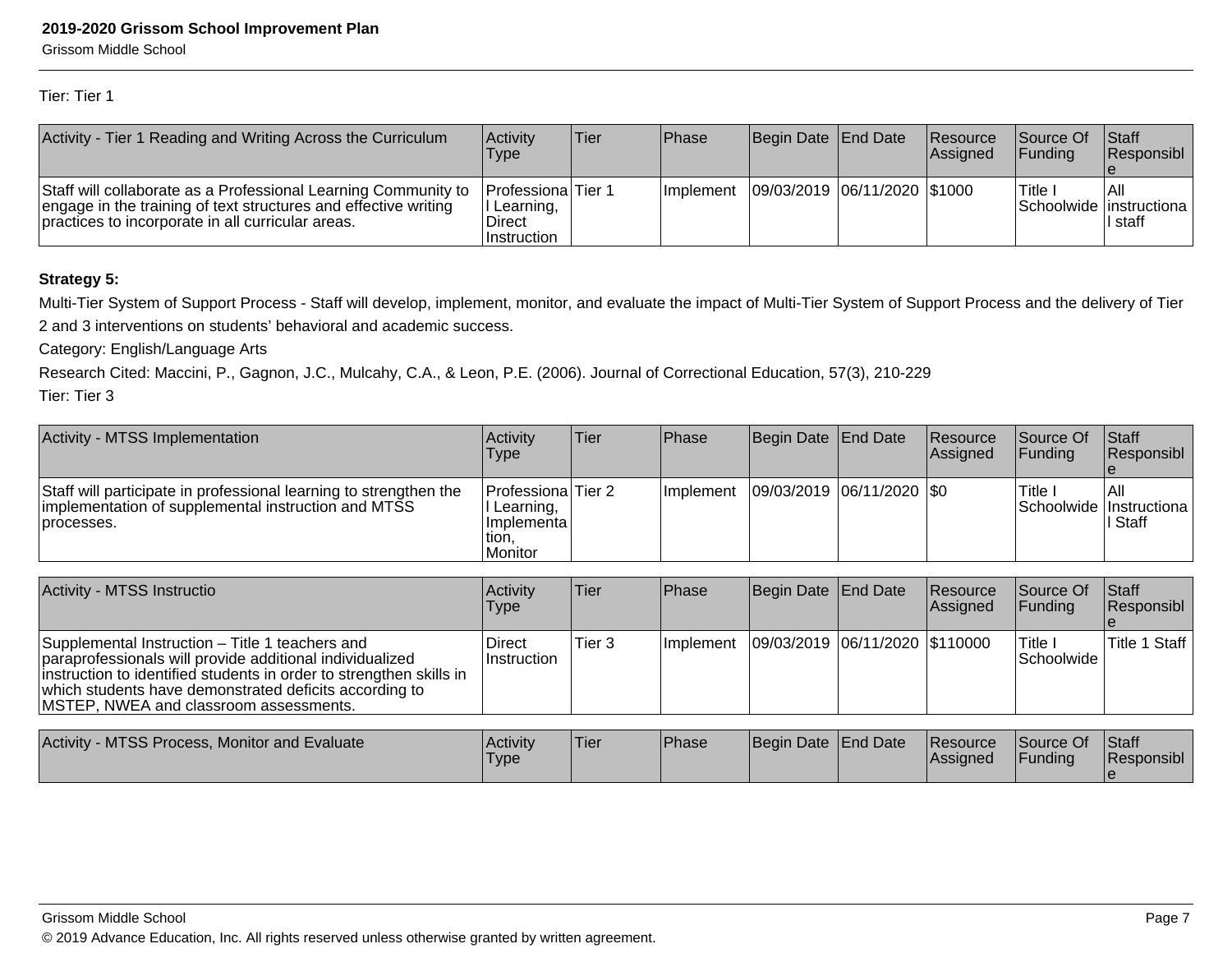Grissom Middle School

| Staff will analyze screener and diagnostic data to plan and<br>provide Tier 2 and 3 interventions. Staff will also meet<br>quarterly to plan for students' needs and to monitor and<br>evaluate student progress. | Evaluation.<br> Academic <br>Support<br>Program,<br>Monitor | Tier 3 | Monitor | 09/03/2019 06/11/2020 \$1000 |  |  | Title.<br>Schoolwide Staff, | 'Title 1<br><b>Counselors</b><br>Administrat<br>lors.<br><b>Iltinerant</b><br>Staff |
|-------------------------------------------------------------------------------------------------------------------------------------------------------------------------------------------------------------------|-------------------------------------------------------------|--------|---------|------------------------------|--|--|-----------------------------|-------------------------------------------------------------------------------------|
|-------------------------------------------------------------------------------------------------------------------------------------------------------------------------------------------------------------------|-------------------------------------------------------------|--------|---------|------------------------------|--|--|-----------------------------|-------------------------------------------------------------------------------------|

### **Goal 2: All students will be proficient in Math.**

#### **Measurable Objective 1:**

48% of Sixth, Seventh and Eighth grade Black or African-American, Asian, White, Economically Disadvantaged, Gifted and Talented, Hispanic or Latino, Students with<br>Disabilities, English Learners, Two or More Races, American proficiency in solving ratios and proportional relationships in Mathematics by 06/01/2024 as measured by state assessments..

#### **Strategy 1:**

Tier 1 High Quality Professional Learning - Math teachers will engage in research based professional learning to implement quality math instruction through a jobembedded and support model..

Category: Mathematics

Research Cited: Maccini, P., Gagnon, J.C., Mulcahy, C.A., & Leon, P.E. (2006)

Tier: Tier 1

| Activity - Tier 1 Instructional Practices                                                                                                                                                                                                                                                                                                    | Activitv<br>Type               | Tier | <b>IPhase</b> | Begin Date End Date           | Resource<br>Assigned | Source Of<br><b>IFunding</b> | <b>Staff</b><br>Responsibl |
|----------------------------------------------------------------------------------------------------------------------------------------------------------------------------------------------------------------------------------------------------------------------------------------------------------------------------------------------|--------------------------------|------|---------------|-------------------------------|----------------------|------------------------------|----------------------------|
| Staff will participate in professional learning to strengthen the<br>limplementation of Tier 1 instructional practices through a job-<br>embedded and support model in curriculum, instruction, and<br>assessment. (Problem Solving Strategies; Number Talks; Math<br>Tasks and Journals; Academic Vocabulary; PSAT/SAT<br>Embedded Content) | Professiona Tier 1<br>Learning |      | Monitor       | $ 09/03/2019 06/11/2020 $ \$0 |                      | lGeneral<br><b>IFund</b>     | All Math<br>Iteachers      |

| Activity - Tier 1 Instructional Practices                                                                                                                                      | Activity<br>Type              | Tier   | <b>IPhase</b> | Begin Date End Date         | <b>Resource</b><br><b>Assianed</b> | <b>Source Of</b><br><b>IFunding</b> | <b>Staff</b><br><b>Responsibl</b> |
|--------------------------------------------------------------------------------------------------------------------------------------------------------------------------------|-------------------------------|--------|---------------|-----------------------------|------------------------------------|-------------------------------------|-----------------------------------|
| Staff will implement Tier 1 instructional practices. (Problem<br>Solving Strategies; Number Talks; Math Tasks and Journals;<br>Academic Vocabulary; PSAT/SAT Embedded Content) | ∣Direct<br><b>Instruction</b> | Tier 1 | l Monitor     | 09/03/2019  06/11/2020  \$0 |                                    | No Funding Math<br>IReauired        | lTeachers                         |

#### **Strategy 2:**

Multi-Tier System of Support Process - Staff will develop, implement, monitor, and evaluate the impact of a Multi-Tier System of Support Process and the delivery of

#### Grissom Middle School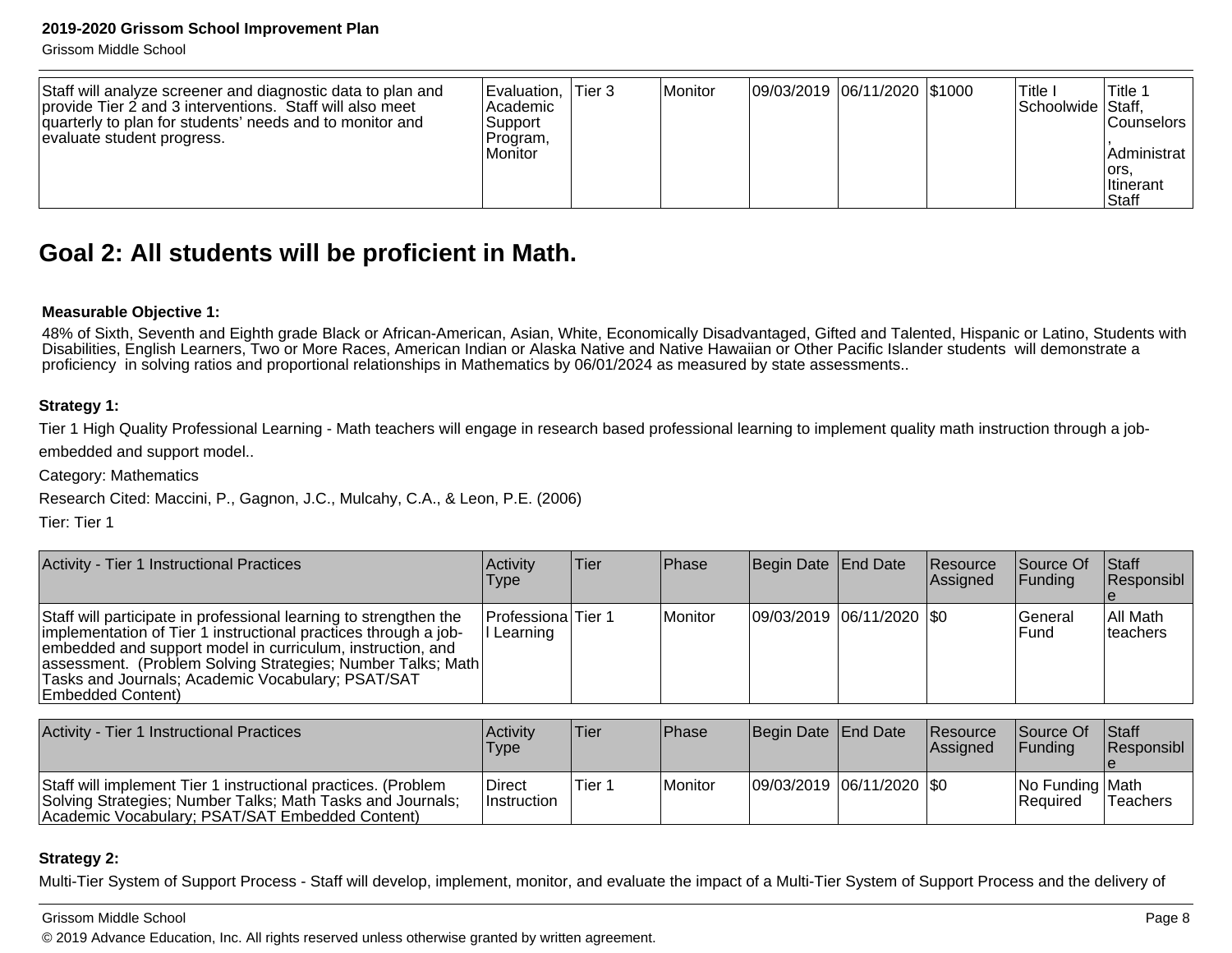Grissom Middle School

Tier 2 and 3 interventions on students' behavioral and academic success.

Category: Mathematics

Research Cited: Maccini, P., Gagnon, J.C., Mulcahy, C.A., & Leon, P.E. (2006). Journal of Correctional Education, 57(3), 210-229.

Tier: Tier 3

| Activity - MTSS Implementation                                                                                                                                                                                                                                                           | Activity<br>Type                                                     | <b>Tier</b>       | Phase          | Begin Date                  | <b>End Date</b> | <b>Resource</b><br><b>Assigned</b> | Source Of<br>Funding         | <b>Staff</b><br>Responsibl                  |
|------------------------------------------------------------------------------------------------------------------------------------------------------------------------------------------------------------------------------------------------------------------------------------------|----------------------------------------------------------------------|-------------------|----------------|-----------------------------|-----------------|------------------------------------|------------------------------|---------------------------------------------|
| Staff will participate in professional learning to strengthen the<br>implementation of supplemental instruction and MTSS<br>processes.                                                                                                                                                   | Professiona Tier 2<br>Learning,<br>  Implementa<br>tion,<br>IMonitor |                   | Monitor        | 09/03/2019  06/11/2020  \$0 |                 |                                    | Title I                      | l All<br>Schoolwide   instructiona<br>staff |
| <b>Activity - MTSS Instruction</b>                                                                                                                                                                                                                                                       | Activity<br>Type                                                     | <b>Tier</b>       | Phase          | Begin Date End Date         |                 | <b>Resource</b><br><b>Assigned</b> | Source Of<br>Funding         | Staff<br>Responsibl                         |
| Supplemental instruction - Title I teachers and<br>paraprofessionals will provide additional individualized,<br>instruction to identified students in order to strengthen skills in<br>which students have demonstrated deficits according to MStep,<br>NWEA, and classroom assessments. | Direct<br>Instruction                                                | Tier <sub>3</sub> | <b>Monitor</b> | 09/03/2019 06/11/2020  \$0  |                 |                                    | Title I<br><b>Schoolwide</b> | Title 1 staff                               |

| Activity - MTSS Process, Monitor and Evaluate                                                                                                                                                                     | Activity<br><b>Type</b>                                            | lTier.        | Phase   | Begin Date End Date         | <b>Resource</b><br><b>Assigned</b> | <b>Source Of</b><br><b>IFunding</b>                                           | <b>Staff</b><br>Responsibl |
|-------------------------------------------------------------------------------------------------------------------------------------------------------------------------------------------------------------------|--------------------------------------------------------------------|---------------|---------|-----------------------------|------------------------------------|-------------------------------------------------------------------------------|----------------------------|
| Staff will analyze screener and diagnostic data to plan and<br>provide Tier 2 and 3 interventions. Staff will also meet<br>quarterly to plan for students' needs and to monitor and<br>evaluate student progress. | Evaluation.<br><b>Academic</b><br> Support <br>Program,<br>Monitor | <b>Tier 3</b> | Monitor | 09/03/2019  06/11/2020  \$0 |                                    | <sup>'</sup> Title i<br><b>School</b><br><i>Ilmproveme</i><br>$ nt$ ( $ SI$ ) | 'Title<br>Iteachers        |

#### **Strategy 3:**

Tier 3 MATH Builder - Teachers will give added support to students using technology/manipulatives that show a significant lack of proficiency in mathematics.

Teachers will monitor these students closely using pre and post assessments. The course will be a semester long.

Category: Mathematics

Research Cited: Using different types of technology in the classroom gives students a tool then can use to explore math. Using calculators, computers, programs, andother assistive technologies to help students learn more about the subject makes learning more interesting for the students and motivates them to learn more. Inconjunction with real world problem solving, technology has been shown to assist in strengthening the math skills of students within juvenile correction schools.Maccini, P., Gagnon, J.C., Mulcahy, C.A., & Leon, P.E. (2006). Math instruction for committed youth within juvenile correctional schools. Journal of CorrectionalEducation, 57(3), 210-229.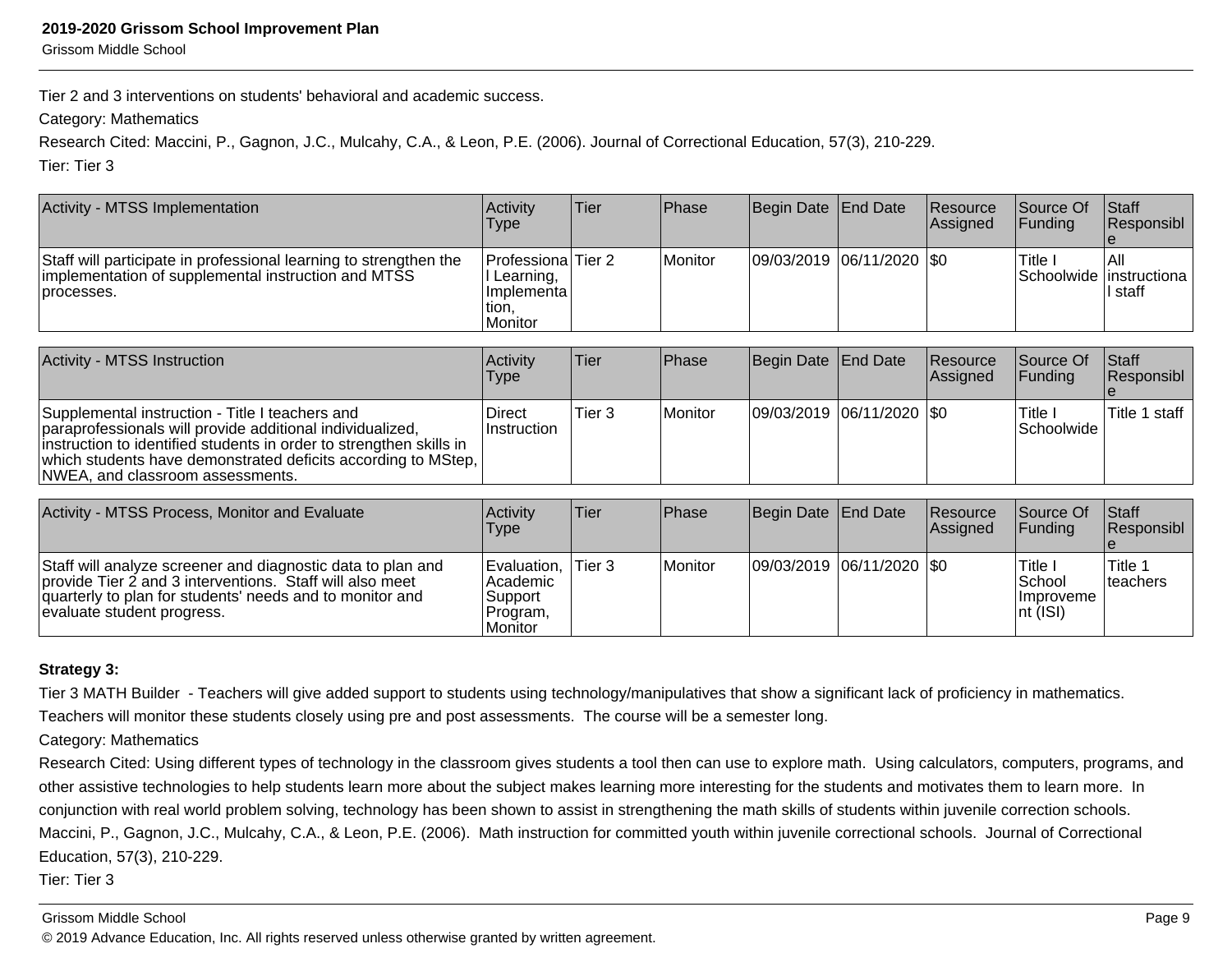Grissom Middle School

| Activity - Tier 3 ADD+Vantage MR (AVMR)                                                                                                                                                           | Activity<br>Type                                         | Tier              | <b>Phase</b> | Begin Date End Date |            | Resource<br>Assigned | Source Of<br>Funding                                      | Staff<br>Responsibl                                                       |
|---------------------------------------------------------------------------------------------------------------------------------------------------------------------------------------------------|----------------------------------------------------------|-------------------|--------------|---------------------|------------|----------------------|-----------------------------------------------------------|---------------------------------------------------------------------------|
| The Math Builder teacher and special education math resource<br>room teacher will utilize their training in AVMR to provide<br>individualized instruction in the students' specific area of need. | Academic<br>Support<br>Program                           | Tier 3            | Implement    | 09/03/2019          | 06/11/2020 | \$75000              | Title I<br><b>School</b><br>Improveme<br>$\vert$ nt (ISI) | Math<br><b>Builder</b> and<br>special<br>leducation<br>Imath<br>lteachers |
|                                                                                                                                                                                                   |                                                          |                   |              |                     |            |                      |                                                           |                                                                           |
| Activity - Tier 3 Purchase Supplemental Online resources                                                                                                                                          | Activity<br>Type                                         | Tier              | Phase        | Begin Date End Date |            | Resource<br>Assigned | Source Of<br>Funding                                      | Staff<br> Responsibl                                                      |
| An online resource to provide individualized instruction and<br>practice will be purchased to be used as a supplemental tool in<br>Math Builder classes                                           | Direct<br>Instruction,<br>Academic<br>Support<br>Program | Tier <sub>3</sub> | Implement    | 09/03/2019          | 06/11/2020 | \$2000               | Title I<br>Schoolwide on                                  | ladministrati                                                             |
|                                                                                                                                                                                                   |                                                          |                   |              |                     |            |                      |                                                           |                                                                           |
| Activity - Tier 3 Purchase of Manipulatives                                                                                                                                                       | Activity<br>Type                                         | Tier              | Phase        | Begin Date          | End Date   | Resource<br>Assigned | Source Of<br> Funding                                     | Staff<br>Responsibl                                                       |
|                                                                                                                                                                                                   |                                                          |                   |              |                     |            |                      |                                                           |                                                                           |

| Math manipulatives will be purchased for the math builder<br>classroom to be used as a supplemental instructional tool. | Materials,<br>Academic<br>Support<br>Program | Tier <sub>3</sub> | Ilmplement | 09/03/2019  06/11/2020  \$200 |  | Title<br> Schoolwide  on | ladministrati l |
|-------------------------------------------------------------------------------------------------------------------------|----------------------------------------------|-------------------|------------|-------------------------------|--|--------------------------|-----------------|

#### **Strategy 4:**

Tier II Academic Vocabulary - All teachers will develop and administer pre and post tests on relevant Tier II academic vocabulary for each of their units.

Category: Mathematics

 Research Cited: Jan Richardson and Robert Marzano; Frayer model has shown repeated effectiveness in teaching vocabulary to students that struggle with abstractideas and vocabulary by offering a bridge to understand the vocabulary and concepts essential to every content area. Frayer, D., Frederick, W.C., and Klausmeier,H.J. (1969)

Tier: Tier 1

| Activity - Tier II Content Area Vocabulary Instruction Monitoring Activity<br>and Evaluation                                                                                                                                                                                                                                                                                                                                                                                                      | l ype                                               | Tier | Phase     | Begin Date End Date         | Resource<br><b>Assigned</b> | Source Of<br><b>Funding</b>                                 | <b>Staff</b><br>Responsibl |
|---------------------------------------------------------------------------------------------------------------------------------------------------------------------------------------------------------------------------------------------------------------------------------------------------------------------------------------------------------------------------------------------------------------------------------------------------------------------------------------------------|-----------------------------------------------------|------|-----------|-----------------------------|-----------------------------|-------------------------------------------------------------|----------------------------|
| Math teachers will collaborate as a professional learning<br>community to research and create building-level common<br>assessments to drive instruction and monitor the effectiveness<br>of the Academic Vocabulary strategy. Math teachers will utilize   tion<br>the words through their classes on a unit basis. Teachers will<br>Idiscuss how to implement in the classroom and schedule for<br>the unit session. Teachers will develop and administer their<br>own pre and post assessments. | IProfessionalTier 1<br>l Learning,<br>Ilmplementa l |      | Implement | 09/03/2019  06/11/2020  \$0 |                             | lTitle I<br>lSchool<br><i>Improveme</i><br>$\vert$ nt (ISI) | All math<br>Istaff         |

Grissom Middle School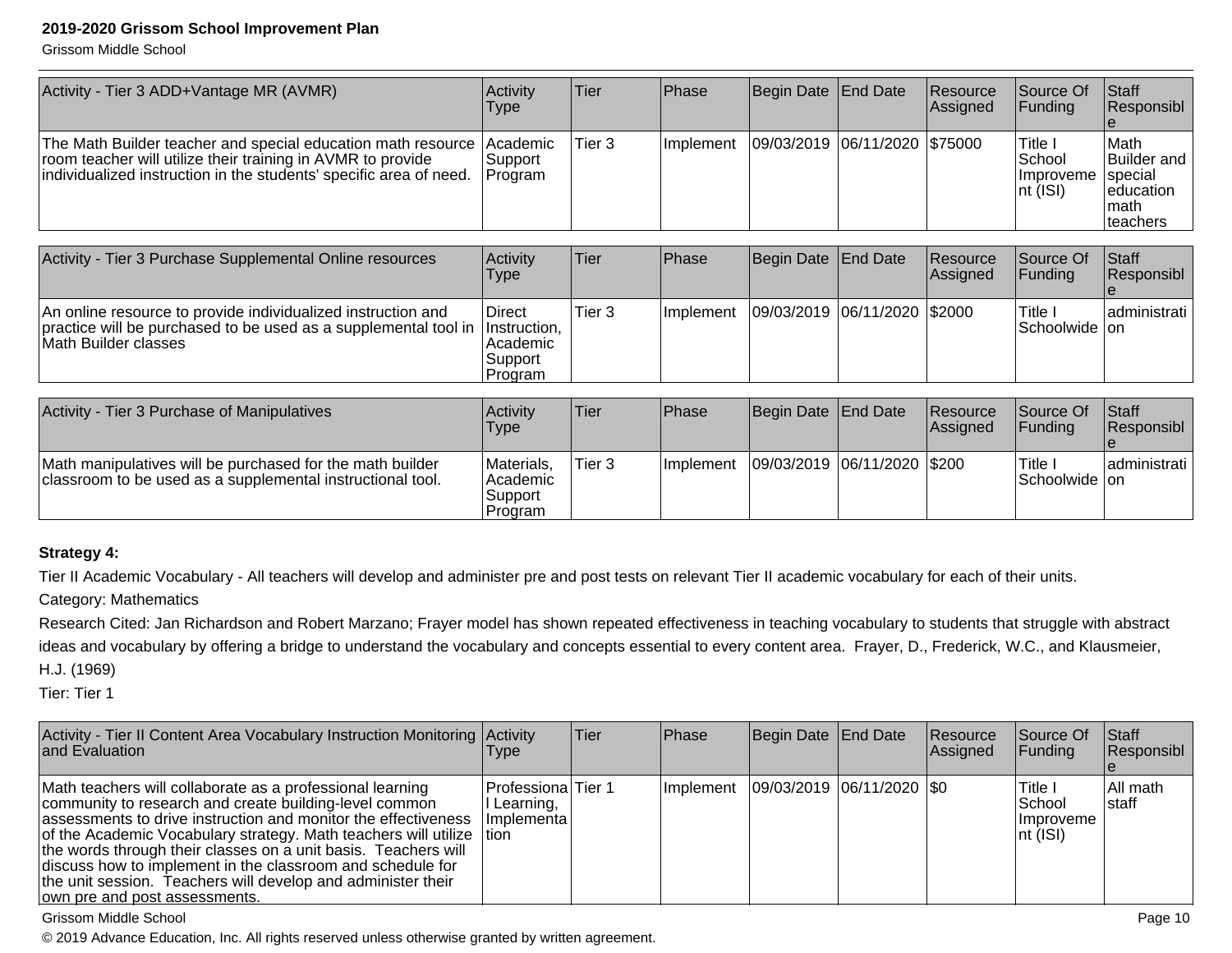Grissom Middle School

| Activity - Tier II Academic Vocabulary                                                                                                                                | <b>Activity</b><br>Type | Tier   | Phase   | Begin Date End Date       | <b>Resource</b><br><b>Assianed</b> | <b>Source Of</b><br><b>IFundina</b>                     | <b>Staff</b><br><b>IResponsibl</b> |
|-----------------------------------------------------------------------------------------------------------------------------------------------------------------------|-------------------------|--------|---------|---------------------------|------------------------------------|---------------------------------------------------------|------------------------------------|
| Teachers will monitor implementation of academic vocabulary<br>through the Unified Classroom, teachers will record their pre<br>and post test data per unit of study. | <b>Monitor</b>          | Tier 1 | Monitor | 09/03/2019 06/11/2020 \$0 |                                    | Title<br>School<br><b>Ilmproveme</b><br>$ nt$ ( $ SI$ ) | IAII math<br>Istaff                |

#### **Strategy 5:**

Tier 3 Technology and Manipulatives - Tier 3 teachers will provide students with technology and manipulatives to build models for students to aid in their understandingof mathematics concepts.

Category: Mathematics

Research Cited: Using calculators, computers, programs, and other assistive technologies to help students learn more about the subject makes learning more interesting for the students and motivates them to learn more. Technology has been show to assist in strengthening the math skills of students in juvenille correctionschools. Maccini, P., Gagnon, J.C., Mulcahy, C.A. et al

Tier: Tier 3

| Activity - Tier 3 Instructional Technology/Manipulatives                                                                       | Activity<br><b>Type</b>                                    | lTier. | Phase   | Begin Date End Date     | Resource<br>Assigned | <b>Source Of</b><br><b>IFundina</b> | Staff<br><b>Responsibl</b> |
|--------------------------------------------------------------------------------------------------------------------------------|------------------------------------------------------------|--------|---------|-------------------------|----------------------|-------------------------------------|----------------------------|
| Teachers will implement instruction and monitor the<br>effectiveness of the use of hand held technology and<br>Imanipulatives. | Evaluation, Tier 3<br>Ilmplementa l<br>ltion.<br>l Monitor |        | Monitor | 09/03/2019 06/11/2020 0 |                      | Title.<br>Schoolwide Builder        | Math<br>Iteachers          |

**Goal 3: Promote positive school communities by promoting whole-child development (basicneeds, psychological needs, and self-fulfillment needs).\*\*In partnerships with family andcommunity\*\*\*\***

#### **Measurable Objective 1:**

85% of All Students will demonstrate a behavior that promotes whole-child development in Practical Living by 06/13/2024 as measured by staff, counselors.

#### **Strategy 1:**

Staff will interact with students and families in a culturally competent manner. - Staff will interact with students and families in a culturally competent manner.Category: School CultureResearch Cited: "Me to We" Building Achievement and CommUNITY through Culturally Responsive Practices, through the MISD

Tier: Tier 1

Grissom Middle School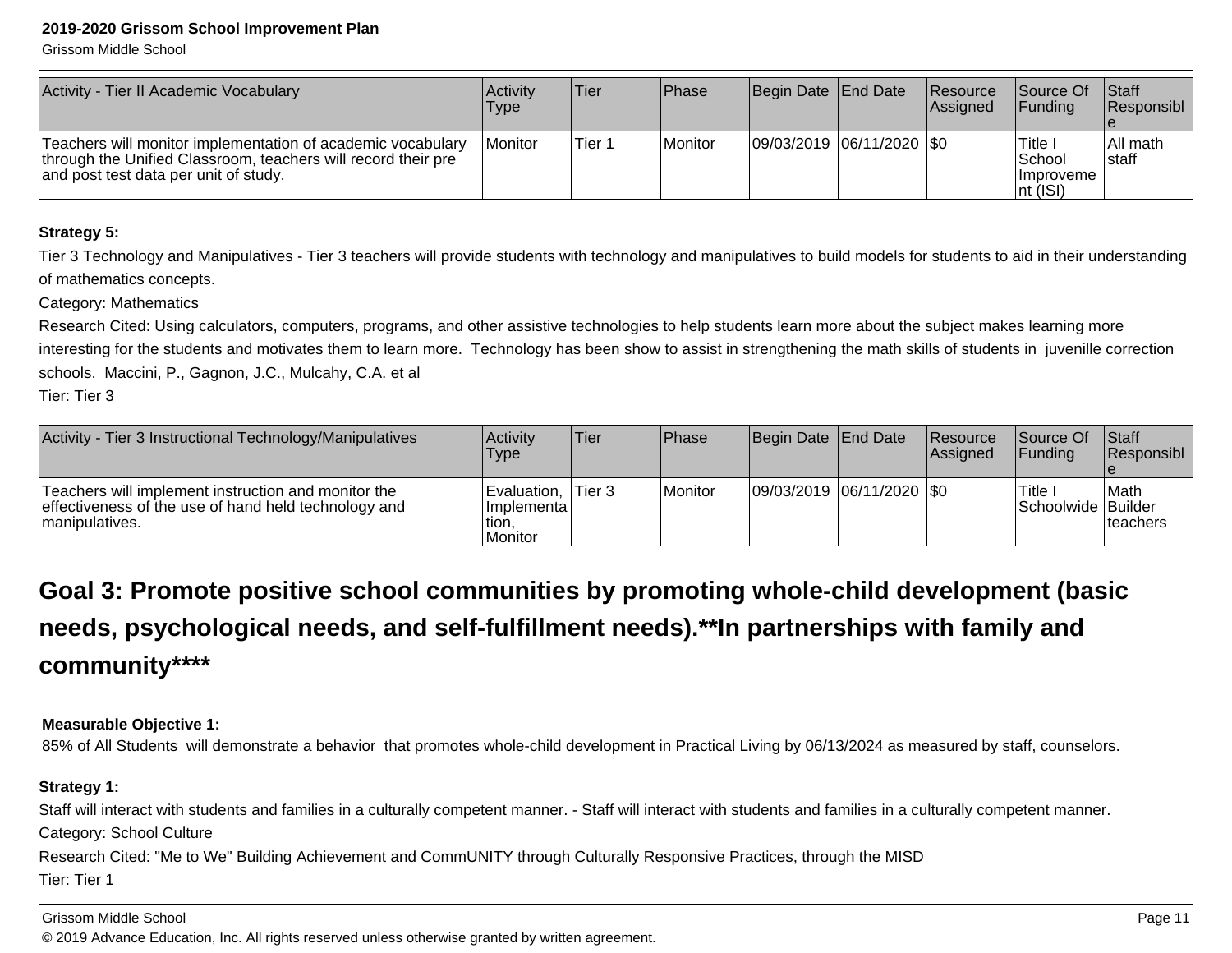Grissom Middle School

| Activity - From Me to We: Building Achievement and<br>CommUNITY through Culturally Responsive Practices                                                   | Activity<br><b>Type</b>                                                          | Tier | <b>IPhase</b>    | Begin Date   End Date     | <b>IResource</b><br><b>Assigned</b> | <b>Source Of</b><br>IFundina                            | Staff<br><b>Responsibl</b>                                    |
|-----------------------------------------------------------------------------------------------------------------------------------------------------------|----------------------------------------------------------------------------------|------|------------------|---------------------------|-------------------------------------|---------------------------------------------------------|---------------------------------------------------------------|
| Staff will participate in the program, From Me to We: Building<br>Achievement and CommUNITY through Culturally Responsive<br>Practices, through the MISD. | <b>ProfessionalTier 1</b><br>II Learning,<br>IBehavioral<br> Support <br>Program |      | Getting<br>Ready | 09/03/2019 06/11/2020 \$0 |                                     | Title i<br>l School<br>Improveme receiving<br>Int (ISI) | <b>Core</b><br><i>committee</i><br>the training $\frac{1}{2}$ |

| Activity - Staff training in Culturally Responsive Practices                                                  | Activity<br>Type                                                         | Tier | Phase              | Begin Date End Date       | <b>Resource</b><br>Assigned | Source Of<br>IFundina                                                   | <b>Staff</b><br>Responsibl                                         |
|---------------------------------------------------------------------------------------------------------------|--------------------------------------------------------------------------|------|--------------------|---------------------------|-----------------------------|-------------------------------------------------------------------------|--------------------------------------------------------------------|
| Staff trained from above training will implement a school-wide<br>program to support the Me to We initiative. | Professiona   Tier 1<br>Learning,<br><b>Community</b><br> Engageme<br>nt |      | Getting<br>l Readv | 09/03/2019 06/11/2020 \$0 |                             | <sup>I</sup> Title I<br><b>School</b><br><i>Ilmproveme</i><br>Int (ISI) | Staff<br>trained by<br>the MISD;<br>Irest of<br>lGrissom<br>∣staff |

#### **Strategy 2:**

Family Engagement and Support - Staff will develop, implement, monitor, and evaluate the impact of Family Engagement and Support Programs on students' behavioral and academic success.

Category: School Culture

| Activity - Support and Resources for Families                              | Activity<br><b>Type</b>                                                                           | Tier   | Phase                  | Begin Date End Date         | Resource<br>Assigned | Source Of<br><b>Funding</b>                                         | <b>Staff</b><br>Responsibl |
|----------------------------------------------------------------------------|---------------------------------------------------------------------------------------------------|--------|------------------------|-----------------------------|----------------------|---------------------------------------------------------------------|----------------------------|
| Staff will offer workshops, electronic tools and resources to<br>families. | Academic<br> Support <br>Program,<br> Community<br> Engageme<br>Behavioral<br>Support<br> Program | Tier 1 | <sub>I</sub> Implement | 09/03/2019  06/11/2020  \$0 |                      | <b>Title I</b><br><b>School</b><br><b>Ilmproveme</b><br>$\ln$ (ISI) | lall staff                 |

| - Academic and Social/Emotional Support for Students<br><b>Activity</b> | <b>Activity</b><br><b>I</b> vpe | 'Tier | <b>Phase</b> | Begin Date End Date |  | <b>Resource</b><br><b>Assigned</b> | Source Of<br>Funding | <b>Staff</b><br>Responsibl |
|-------------------------------------------------------------------------|---------------------------------|-------|--------------|---------------------|--|------------------------------------|----------------------|----------------------------|
|-------------------------------------------------------------------------|---------------------------------|-------|--------------|---------------------|--|------------------------------------|----------------------|----------------------------|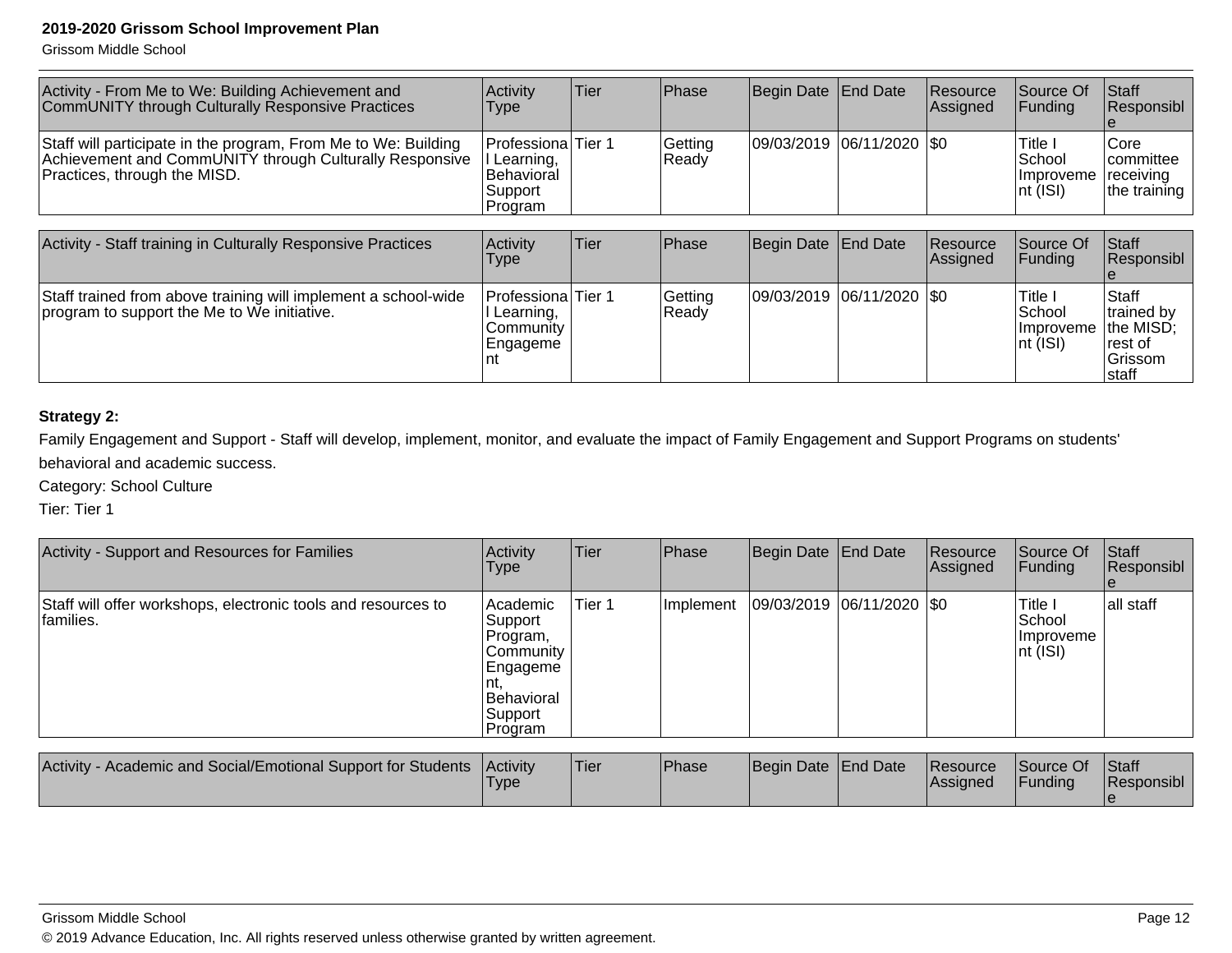Grissom Middle School

| Staff will offer academic and educationally related support to<br>students and families in crisis as allowed and feasible. | <b>Academic</b><br>Support<br>Program,<br><b>Community</b><br> Engageme<br><i><b>Behavioral</b></i> | Tier 1 | <b>Ilmplement</b> | 09/03/2019  06/11/2020  \$0 |  | Title I<br>School<br><b>Ilmproveme</b><br>$ nt($ ISI $ $ | lall staff |
|----------------------------------------------------------------------------------------------------------------------------|-----------------------------------------------------------------------------------------------------|--------|-------------------|-----------------------------|--|----------------------------------------------------------|------------|
|                                                                                                                            | Support<br>Program                                                                                  |        |                   |                             |  |                                                          |            |

| Activity - WEB (Where Everybody Belongs)                                                                                                                                   | Activity<br>Type                                                                                     | <b>Tier</b> | Phase     | Begin Date   End Date          | <b>Resource</b><br>Assigned | Source Of<br><b>Funding</b>                                          | <b>Staff</b><br>Responsibl |
|----------------------------------------------------------------------------------------------------------------------------------------------------------------------------|------------------------------------------------------------------------------------------------------|-------------|-----------|--------------------------------|-----------------------------|----------------------------------------------------------------------|----------------------------|
| Staff, along with 8th grade students, will partake in the Where<br>Everyone Belongs (WEB), a middle school transition and<br>orientation program for incoming 6th graders. | Academic<br>Support<br>IProgram.<br>Ilmplementa<br>tion.<br><b>Behavioral</b><br>Support<br> Program | Tier 1      | Implement | 08/19/2019  06/11/2020  \$2000 |                             | Title I<br><b>School</b><br>Improveme coordinator<br>$ nt$ ( $ SI$ ) | <b>IWEB</b><br>Ileader     |

| Activity - Social/Emotional Support Groups                                                                         | <b>Activity</b><br><b>Type</b>                                                           | lTier  | <b>Phase</b> | Begin Date End Date         | <b>Resource</b><br>Assigned | <b>Source Of</b><br>IFundina                            | <b>IStaff</b><br><b>Responsibl</b> |
|--------------------------------------------------------------------------------------------------------------------|------------------------------------------------------------------------------------------|--------|--------------|-----------------------------|-----------------------------|---------------------------------------------------------|------------------------------------|
| School Counselors will offer social and emotional needs-based<br>small group sessions with students in all grades. | <i>Academic</i><br>Support<br>Program,<br><i><b>Behavioral</b></i><br>Support<br>Program | Tier 2 | Implement    | 09/03/2019  06/11/2020  \$0 |                             | 'Title I<br>lSchool<br><b>Ilmproveme</b><br>$ nt$ (ISI) | <b>School</b><br><b>counselors</b> |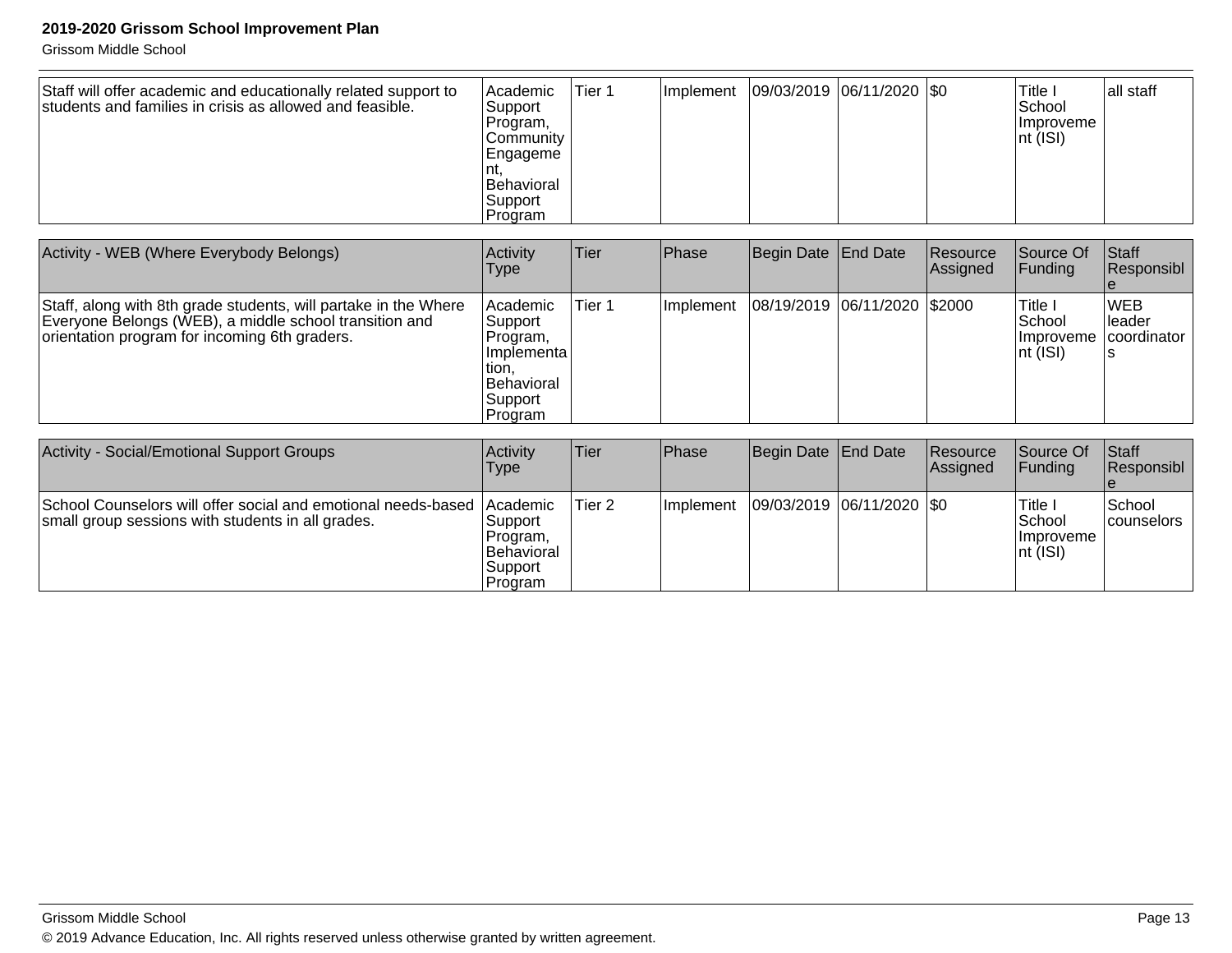## **Activity Summary by Funding Source**

#### **Below is a breakdown of your activities by funding source**

#### **General Fund**

| <b>Activity Name</b>                     | Activity Description                                                                                                                                                                                                                                                                                                                                                                                                                                                                                                     | Activity<br><b>Type</b>                                           | Tier | Phase     | Begin Date   End Date |                             | Resource<br>Assigned | Staff<br>Responsibl                                            |
|------------------------------------------|--------------------------------------------------------------------------------------------------------------------------------------------------------------------------------------------------------------------------------------------------------------------------------------------------------------------------------------------------------------------------------------------------------------------------------------------------------------------------------------------------------------------------|-------------------------------------------------------------------|------|-----------|-----------------------|-----------------------------|----------------------|----------------------------------------------------------------|
| Vocabulary                               | Implementation of Tier 2 Staff will collaborate as a professional learning<br>community to research and create building-level<br>common assessments to drive instruction and<br>monitor the effectiveness of the Academic<br>Vocabulary strategy. Content area teachers will<br>utilize the words through their classes on a unit<br>basis. Teachers will discuss how to implement in<br>the classroom and schedule for the unit session.<br>Teachers will develop and administer their own<br>pre and post assessments. | <b>Professiona</b> Tier 1<br>I Learning,<br>Direct<br>Instruction |      | Implement |                       | 09/01/2019  06/11/2020  \$0 |                      | All<br>instructiona<br>l staff<br>members.                     |
| Tier 1 Instructional<br><b>Practices</b> | Staff will participate in professional learning to<br>strengthen the implementation of Tier 1<br>instructional practices through a job-embedded<br>and support model in curriculum, instruction, and<br>assessment. (Problem Solving Strategies;<br>Number Talks; Math Tasks and Journals;<br>Academic Vocabulary; PSAT/SAT Embedded<br>Content)                                                                                                                                                                         | <b>Professiona</b> Tier 1<br>Learning                             |      | Monitor   |                       | 09/03/2019 06/11/2020 \$0   |                      | All Math<br>teachers                                           |
| <b>Balanced Literacy</b><br>Training     | Staff will collaborate as a professional learning<br>community to research and create building-level<br>common assessments to drive instruction and<br>monitor the effectiveness of the Balanced Literacy<br>strategy.                                                                                                                                                                                                                                                                                                   | <b>Professiona</b> Tier 1<br>I Learning                           |      | Implement | 09/03/2019            | 06/11/2020   \$0            |                      | l All<br>instructiona<br>staff, with<br>input from<br>the CITS |

#### **No Funding Required**

| <b>Activity Name</b>                                                  | <b>Activity Description</b>                                                                                                                                                       | Activity<br><b>Type</b>      | <b>Tier</b> | <b>Phase</b>          | Begin Date End Date         | Resource<br><b>Assigned</b> | <b>Staff</b><br>Responsibl   |
|-----------------------------------------------------------------------|-----------------------------------------------------------------------------------------------------------------------------------------------------------------------------------|------------------------------|-------------|-----------------------|-----------------------------|-----------------------------|------------------------------|
| Tier 1 Instructional<br>Practices                                     | Staff will implement Tier 1 instructional practices.<br>(Problem Solving Strategies; Number Talks; Math<br>Tasks and Journals; Academic Vocabulary;<br>PSAT/SAT Embedded Content) | Direct<br><b>Instruction</b> | Tier 1      | <i>I</i> Monitor      | 09/03/2019 06/11/2020   \$0 |                             | lMath<br><b>Teachers</b>     |
| Monitor and Evaluate<br>Implementation of<br><b>Balanced Literacy</b> | Administration and staff will monitor and evaluate<br>the implementation of the Balanced Literacy using<br>observation, DRA and NWEA progress.                                    | <b>IMonitor</b>              | Tier 1      | <i><b>Monitor</b></i> | 09/03/2019 06/11/2020 \$0   |                             | Administrati<br>on and staff |

Grissom Middle School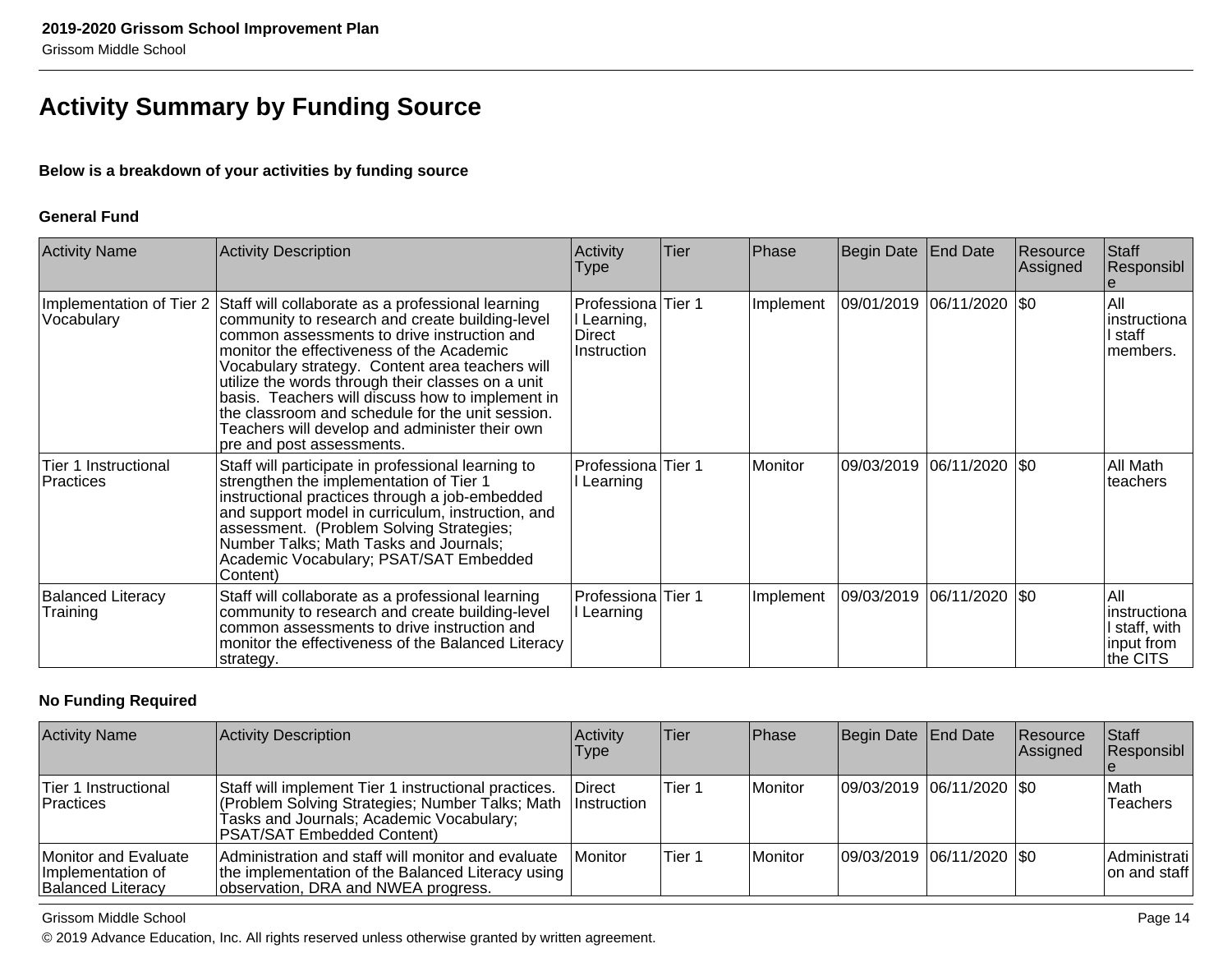Grissom Middle School

| Monitor Implementation   Through the Unified Classroom, teachers will<br>Monitor<br>of Academic Vocabulary record their pre and post test data per unit of<br>study. | Tier 1 | Monitor | 09/03/2019 06/11/2020 \$0 |  |  | Administrati<br>on is<br>responsible<br>for walk<br>through<br>land<br>program<br>fidelity<br>checks<br>SI team<br>members<br>will monitor<br>data<br>implementa<br>tion and<br>analysis<br><b>PLC</b> team<br>members<br>will self<br>monitor |
|----------------------------------------------------------------------------------------------------------------------------------------------------------------------|--------|---------|---------------------------|--|--|------------------------------------------------------------------------------------------------------------------------------------------------------------------------------------------------------------------------------------------------|
|----------------------------------------------------------------------------------------------------------------------------------------------------------------------|--------|---------|---------------------------|--|--|------------------------------------------------------------------------------------------------------------------------------------------------------------------------------------------------------------------------------------------------|

#### **Title I School Improvement (ISI)**

| <b>Activity Name</b>                                                           | <b>Activity Description</b>                                                                                                                                                                                                                                                                                                                                                                                                                                                                     | Activity<br><b>Type</b>                                                                    | Tier   | Phase     | Begin Date | End Date                      | Resource<br> Assigned | Staff<br>Responsibl                  |
|--------------------------------------------------------------------------------|-------------------------------------------------------------------------------------------------------------------------------------------------------------------------------------------------------------------------------------------------------------------------------------------------------------------------------------------------------------------------------------------------------------------------------------------------------------------------------------------------|--------------------------------------------------------------------------------------------|--------|-----------|------------|-------------------------------|-----------------------|--------------------------------------|
| Belongs)                                                                       | WEB (Where Everybody Staff, along with 8th grade students, will partake in<br>the Where Everyone Belongs (WEB), a middle<br>school transition and orientation program for<br>incoming 6th graders.                                                                                                                                                                                                                                                                                              | Academic<br>Support<br>Program,<br>Implementa<br>tion,<br>Behavioral<br>Support<br>Program | Tier 1 | Implement |            | 08/19/2019 06/11/2020 \$2000  |                       | <b>WEB</b><br>leader<br>Icoordinator |
| Tier II Content Area<br>Vocabulary Instruction<br>Monitoring and<br>Evaluation | Math teachers will collaborate as a professional<br>learning community to research and create<br>building-level common assessments to drive<br>instruction and monitor the effectiveness of the<br>Academic Vocabulary strategy. Math teachers will<br>utilize the words through their classes on a unit<br>basis. Teachers will discuss how to implement in<br>the classroom and schedule for the unit session.<br>Teachers will develop and administer their own<br>pre and post assessments. | Professiona Tier 1<br>Learning,<br> Implementa <br>tion                                    |        | Implement |            | $ 09/03/2019 06/11/2020 $ \$0 |                       | All math<br>staff                    |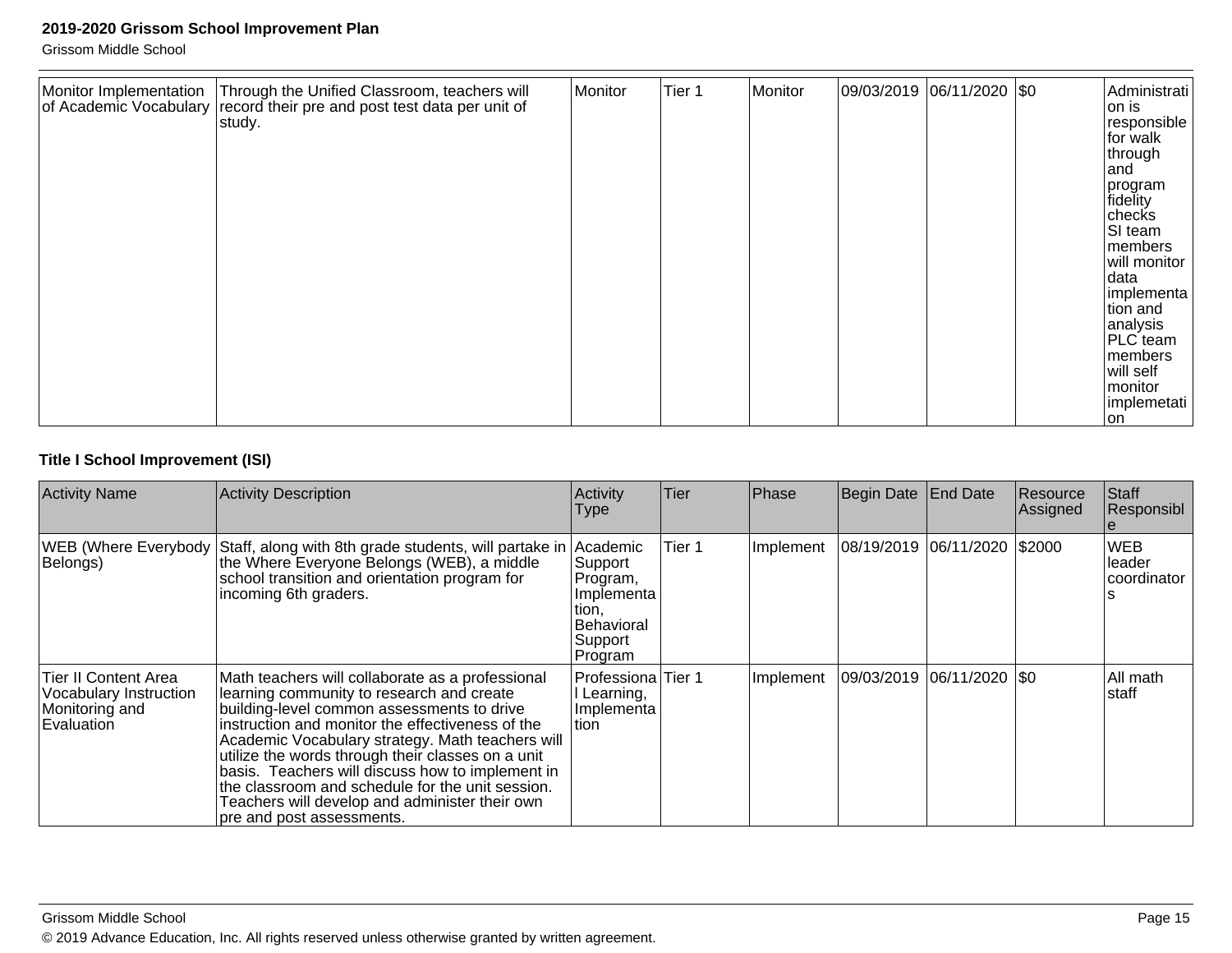Grissom Middle School

| Social/Emotional<br><b>Support Groups</b>                                         | School Counselors will offer social and emotional<br>needs-based small group sessions with students<br>in all grades.                                                                                             | Academic<br>Support<br>Program,<br>Behavioral<br>Support<br>Program                                 | Tier <sub>2</sub> | Implement        | 09/03/2019  06/11/2020 |            | \$0     | School<br>counselors                                                   |
|-----------------------------------------------------------------------------------|-------------------------------------------------------------------------------------------------------------------------------------------------------------------------------------------------------------------|-----------------------------------------------------------------------------------------------------|-------------------|------------------|------------------------|------------|---------|------------------------------------------------------------------------|
| Achievement and<br>CommUNITY through<br><b>Culturally Responsive</b><br>Practices | From Me to We: Building Staff will participate in the program, From Me to<br>We: Building Achievement and CommUNITY<br>through Culturally Responsive Practices, through<br>the MISD.                              | Professiona Tier 1<br>I Learning,<br>Behavioral<br>Support<br>Program                               |                   | Getting<br>Ready | 09/03/2019             | 06/11/2020 | \$0     | Core<br>committee<br>receiving<br>the training                         |
| <b>Support and Resources</b><br>for Families                                      | Staff will offer workshops, electronic tools and<br>resources to families.                                                                                                                                        | Academic<br>Support<br>Program,<br>Community<br>Engageme<br>nt.<br>Behavioral<br>Support<br>Program | Tier 1            | Implement        | 09/03/2019             | 06/11/2020 | \$0     | all staff                                                              |
| Academic and<br>Social/Emotional<br><b>Support for Students</b>                   | Staff will offer academic and educationally related<br>support to students and families in crisis as<br>allowed and feasible.                                                                                     | Academic<br>Support<br>Program,<br>Community<br>Engageme<br>nt.<br>Behavioral<br>Support<br>Program | Tier 1            | Implement        | 09/03/2019             | 06/11/2020 | \$0     | all staff                                                              |
| <b>MTSS Process, Monitor</b><br>and Evaluate                                      | Staff will analyze screener and diagnostic data to<br>plan and provide Tier 2 and 3 interventions. Staff<br>will also meet quarterly to plan for students' needs<br>and to monitor and evaluate student progress. | Evaluation,<br>Academic<br>Support<br>Program,<br>Monitor                                           | Tier 3            | Monitor          | 09/03/2019             | 06/11/2020 | \$0     | Title 1<br>teachers                                                    |
| Staff training in<br><b>Culturally Responsive</b><br>Practices                    | Staff trained from above training will implement a<br>school-wide program to support the Me to We<br>linitiative.                                                                                                 | Professiona Tier 1<br>I Learning,<br>Community<br>Engageme<br>nt                                    |                   | Getting<br>Ready | 09/03/2019 06/11/2020  |            | \$0     | Staff<br>trained by<br>the MISD;<br>rest of<br>Grissom<br>staff        |
| Tier II Academic<br>Vocabulary                                                    | Teachers will monitor implementation of academic<br>vocabulary through the Unified Classroom,<br>teachers will record their pre and post test data<br>per unit of study.                                          | Monitor                                                                                             | Tier 1            | Monitor          | 09/03/2019             | 06/11/2020 | \$0     | All math<br>staff                                                      |
| Tier 3 ADD+Vantage<br>MR (AVMR)                                                   | The Math Builder teacher and special education<br>math resource room teacher will utilize their<br>training in AVMR to provide individualized<br>instruction in the students' specific area of need.              | Academic<br>Support<br>Program                                                                      | Tier 3            | Implement        | 09/03/2019 06/11/2020  |            | \$75000 | Math<br><b>Builder</b> and<br>special<br>education<br>math<br>teachers |

Grissom Middle School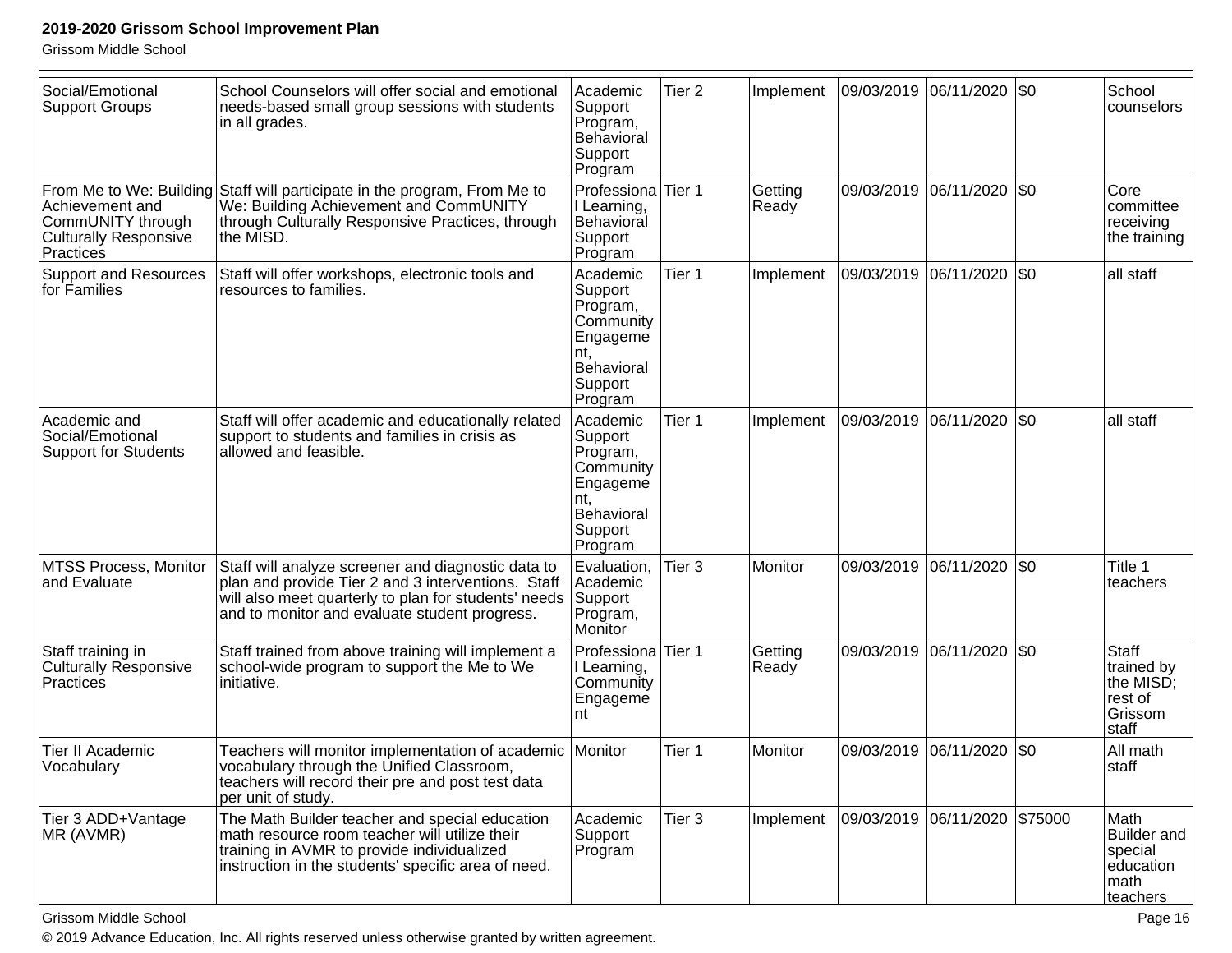Grissom Middle School

#### **Title I Schoolwide**

| <b>Activity Name</b>                                 | <b>Activity Description</b>                                                                                                                                                                                                                                                                 | Activity<br><b>Type</b>                                                      | Tier              | Phase     | Begin Date | <b>End Date</b>       | Resource<br>Assigned | Staff<br>Responsibl                                                                 |
|------------------------------------------------------|---------------------------------------------------------------------------------------------------------------------------------------------------------------------------------------------------------------------------------------------------------------------------------------------|------------------------------------------------------------------------------|-------------------|-----------|------------|-----------------------|----------------------|-------------------------------------------------------------------------------------|
| <b>MTSS Implementation</b>                           | Staff will participate in professional learning to<br>strengthen the implementation of supplemental<br>instruction and MTSS processes.                                                                                                                                                      | Professiona<br>I Learning,<br>Implementa<br>tion,<br>Monitor                 | Tier 2            | Monitor   |            | 09/03/2019 06/11/2020 | I\$0                 | All<br>instructiona<br>I staff                                                      |
| Tier 3 Instructional<br>Technology/Manipulativ<br>es | Teachers will implement instruction and monitor<br>the effectiveness of the use of hand held<br>technology and manipulatives.                                                                                                                                                               | Evaluation,<br>Implementa<br>tion,<br>Monitor                                | Tier <sub>3</sub> | Monitor   |            | 09/03/2019 06/11/2020 | $ $ \$0              | Math<br><b>Builder</b><br>teachers                                                  |
| <b>ACRI Training</b>                                 | ELA Builder teachers will continue their training in<br>the implementation of the ACRI model                                                                                                                                                                                                | Professiona Tier 3<br>Learning                                               |                   | Implement | 09/03/2019 | 06/11/2020            | \$3000               | <b>ELA Builder</b><br>teachers,<br>admnistrato<br>rs                                |
| <b>ACRI Monitoring</b>                               | ELA Builder teachers will monitor the students'<br>progress in the ACRI program. They will asses<br>their students frequently to determine student<br>growth. Substitute teachers will be used as the<br>teacher assesses the identified students.                                          | Monitor                                                                      | Tier <sub>3</sub> | Monitor   |            | 09/03/2019 06/11/2020 | \$400                | <b>ELA Builder</b><br><b>Teachers</b>                                               |
| MTSS Process, Monitor<br>and Evaluate                | Staff will analyze screener and diagnostic data to<br>plan and provide Tier 2 and 3 interventions. Staff<br>will also meet quarterly to plan for students' needs<br>and to monitor and evaluate student progress.                                                                           | Evaluation,<br>Academic<br>Support<br>Program,<br>Monitor                    | Tier <sub>3</sub> | Monitor   |            | 09/03/2019 06/11/2020 | \$1000               | Title 1<br>Staff,<br>Counselors<br>Administrat<br>ors,<br>Itinerant<br><b>Staff</b> |
| MTSS Instruction                                     | Supplemental instruction - Title I teachers and<br>paraprofessionals will provide additional<br>individualized, instruction to identified students in<br>order to strengthen skills in which students have<br>demonstrated deficits according to MStep, NWEA,<br>and classroom assessments. | <b>Direct</b><br>Instruction                                                 | Tier <sub>3</sub> | Monitor   | 09/03/2019 | 06/11/2020            | \$0                  | Title 1 staff                                                                       |
| <b>MTSS Implementation</b>                           | Staff will participate in professional learning to<br>strengthen the implementation of supplemental<br>instruction and MTSS processes.                                                                                                                                                      | Professiona <sup>Tier</sup> 2<br>Learning,<br>Implementa<br>tion,<br>Monitor |                   | Implement | 09/03/2019 | 06/11/2020            | \$0                  | All<br>Instructiona<br>I Staff                                                      |
| Tier 3 Purchase of<br>Manipulatives                  | Math manipulatives will be purchased for the math<br>builder classroom to be used as a supplemental<br>instructional tool.                                                                                                                                                                  | Materials,<br>Academic<br>Support<br>Program                                 | Tier <sub>3</sub> | Implement | 09/03/2019 | 06/11/2020            | \$200                | administrati<br><b>on</b>                                                           |